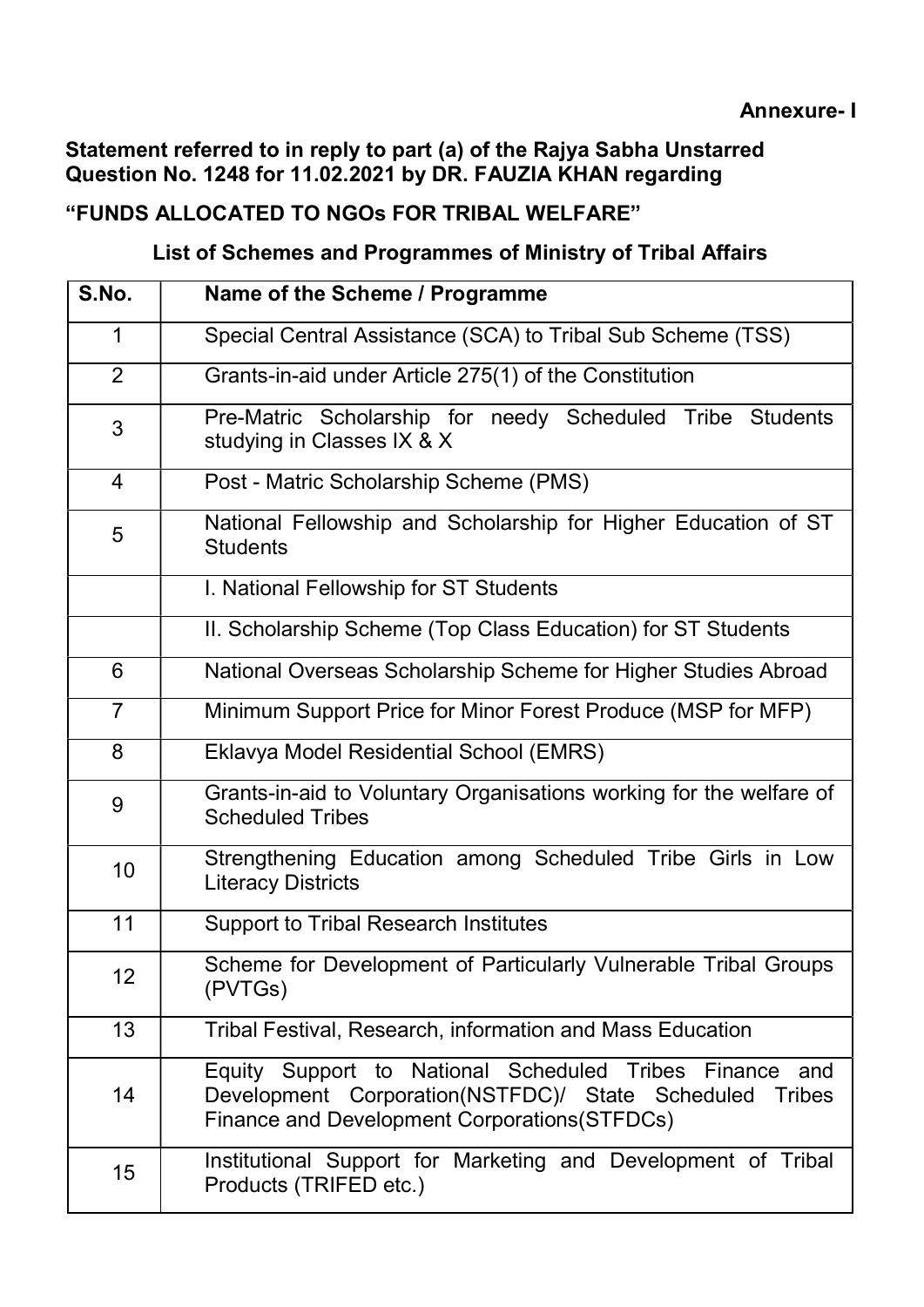Annexure- II

Statement referred to in reply to part (b) & (c) of the Rajya Sabha Unstarred Question No. 1248 for 11.02.2021 by DR. FAUZIA KHAN regarding "FUNDS ALLOCATED TO NGOs FOR TRIBAL WELFARE" STATE-WISE LIST OF VOLUNTARY ORGANISATIONS/NON GOVERNMNENTAL ORGANISATIONS FUNDED DURING 2018-19 TO 2020- 21(as on 31.12.2020) UNDER THE SCHEME OF 'GRANT-IN-AID TO VOLUNTARY ORGANISATION WORKING FOR THE WELFARE OF SCHEDULED TRIBES'

(Amount in Rs)

|                 |                                                                                                                      |          |          | 2020-21               |
|-----------------|----------------------------------------------------------------------------------------------------------------------|----------|----------|-----------------------|
| S.No.           | <b>Name of the VOs/NGOs with</b><br>addresses                                                                        | 2018-19  | 2019-20  | (as on<br>31.12.2020) |
|                 | <b>ANDHRA PRADESH</b>                                                                                                |          |          |                       |
|                 | Gram Abhyudaya Society for Integrated<br>Rural Devt., 6th Ward, Kota Street, At-<br>Urvakonda, Dist.Anantapur, A.P.  | 2584299  | 2303961  | 651307                |
| $\overline{2}$  | Sri Lakshmi MahilaMandali, D.No.15-<br>155, Mylavaram (V&M),<br>Gaddamanugu, Krishna Dist., A.P.                     | 2959425  | 2349951  | 569976                |
| 3               | Society for Integared Rural<br>Improvement (SIRI), 7/163-A Prakash<br>road, Dist-Anantapur, Andhra Pradesh           | 4412710  | 325521   |                       |
| 4               | Simhapuri Vidya Seva Samiti at<br>Somsekharpuram, Nellore-District, A.P.                                             | 2919920  | 2093035  |                       |
| 5               | Vasantha Lakshmi Charitable Trust &<br>Research Centre, 16-11-<br>131, Pogathota, Nellore - 524001, AP               |          | 3084750  | 2634019               |
|                 | <b>ARUNACHAL PRADESH</b>                                                                                             |          |          |                       |
| 6               | Arunachal Pali Vidyapeeth,<br>Changkham, Dist.Lohit, Arunachal<br>Pradesh                                            | 479100   | 2139472  | 2937375               |
| $\overline{7}$  | <b>Buddhist Cultural Preservation Society,</b><br>Upper Gampa, PO/PS: Bamdila,<br>Dist.WestKamang, Arunachal Pradesh | 6795737  |          | 1050573               |
| 8               | Centre for Buddhist Cultural Studies,<br>Vill./PO: Tawang, Dist.Tawang,<br>Arunachal Pradesh                         | 1580895  |          |                       |
| 9               | R.K.Mission, Narottam Nagar, Via<br>Deomali, Dist. Tirap, Arunachal<br>Pradesh                                       | 15305392 | 10630627 |                       |
| 10 <sup>°</sup> | R.K.Mission, PO: Vivekanandnagar,<br>Along, West Siang Dist., Arunachal<br>Pradesh                                   | 14735580 | 888786   | 3081902               |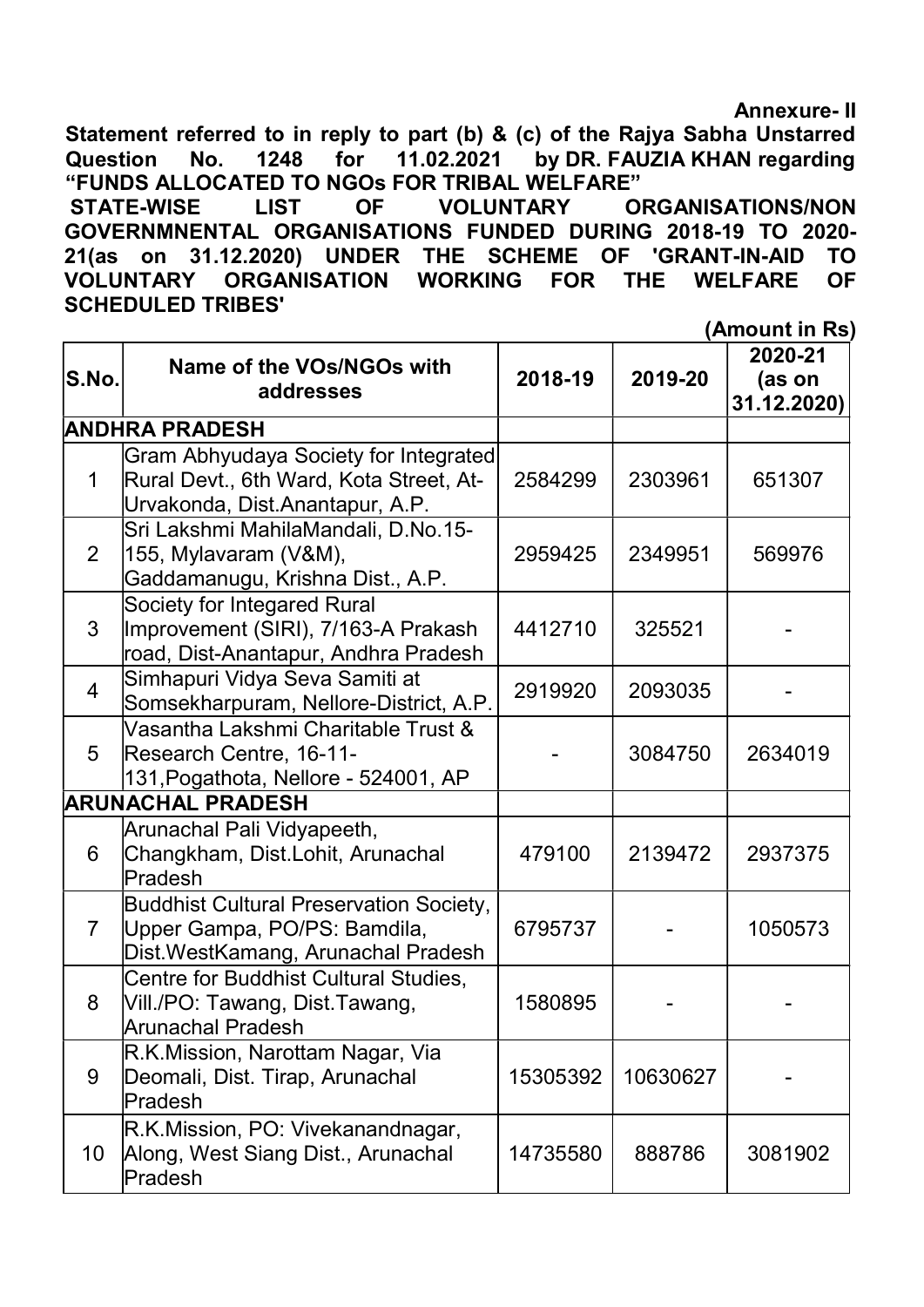| 11               | R.K.Mission Hospital, PO-<br>Ramakrishna Mission, Disst-<br>Pampumpare, Itanagar, Arunchal<br>Pradesh, 791113                                                                                                          | 1313337 | 15514473 |  |
|------------------|------------------------------------------------------------------------------------------------------------------------------------------------------------------------------------------------------------------------|---------|----------|--|
| 12 <sup>2</sup>  | Ramakrishna Sarda Mission,<br>AT/PO: Khonsa, Dist. Tirap, Pin -<br>786630, Arunachal Pradesh                                                                                                                           | 7516140 | 6422329  |  |
| 13 <sup>°</sup>  | BharatiyaAdimjatiSevak Sangha,<br>Thakkar BapurSamarakSadan, New<br>Delhi-110055 (H.Qrs.) Project at Rupa                                                                                                              | 985163  |          |  |
| <b>ASSAM</b>     |                                                                                                                                                                                                                        |         |          |  |
| 14               | Bharat SevaShram (Guwahati Branch)<br>Assam at- Vill. Ganganagar, Distt.<br>Chachar, Assam                                                                                                                             | 1351107 |          |  |
| 15 <sub>15</sub> | Dr.Ambedkar Mission, Vill.Dhopatari,<br>Dist.Kamrup, Assam                                                                                                                                                             | 4717350 | 229510   |  |
| 16               | Gram Vikas Parishad, At:Rangalo,<br>Dist.Nagaon, Assam                                                                                                                                                                 | 1142250 | 2358919  |  |
| 17 <sup>2</sup>  | Pathari Vocational Institute, At-Top<br>Floor, Bar Libraug, Distt.-Nagaon,<br>lAssam                                                                                                                                   | 323100  |          |  |
| 18               | R.K.Mission Ashram, Ulubari,<br>Guwahati, Assam                                                                                                                                                                        | 2345066 | 1626134  |  |
| 19               | R.K.MissionSevashram, R.K. Mission<br>Road, Silchar, Assam                                                                                                                                                             | 1200768 | 223655   |  |
| 20               | lSadau<br>AsomGramyaPuthibharalSantha,<br>Tellipatty, Chanmsai Road,<br>Dist.Nagaon, Assam                                                                                                                             | 1804078 | 305590   |  |
| 21               | Sreemanta Sankar Mission, AT- PO-<br>Panigaon, Distt-Nagaon, Assam-<br> 782001                                                                                                                                         | 1151402 |          |  |
| 22               | Dayanand Sevashram Sangha, NEI,<br>Bokajan, Karbi, Anglong, Assam (A<br>Unit of Akhil Bharatiya Dayanand<br>Sevashram Sangha, 315, Asaf Ali<br>Road, New Delhi) (H.Qrs.) Project at<br>Bokajan-2 Units, Japarjan&Diphu | 4841831 | 178729   |  |
| 23               | Committee on socioeconomic and<br>health development Assam House no<br>35 Six mile Jayanagar road Guwahati<br>781022 ASSAM                                                                                             |         | 1290868  |  |
|                  | <b>CHHATTISGARH</b>                                                                                                                                                                                                    |         |          |  |
| 24               | Nav AbhilashaSikshaSansthan, At/PO:<br>Budhwani, Dist.Rajnandgaon,<br>Chhattisgarh                                                                                                                                     | 4295678 | 1995000  |  |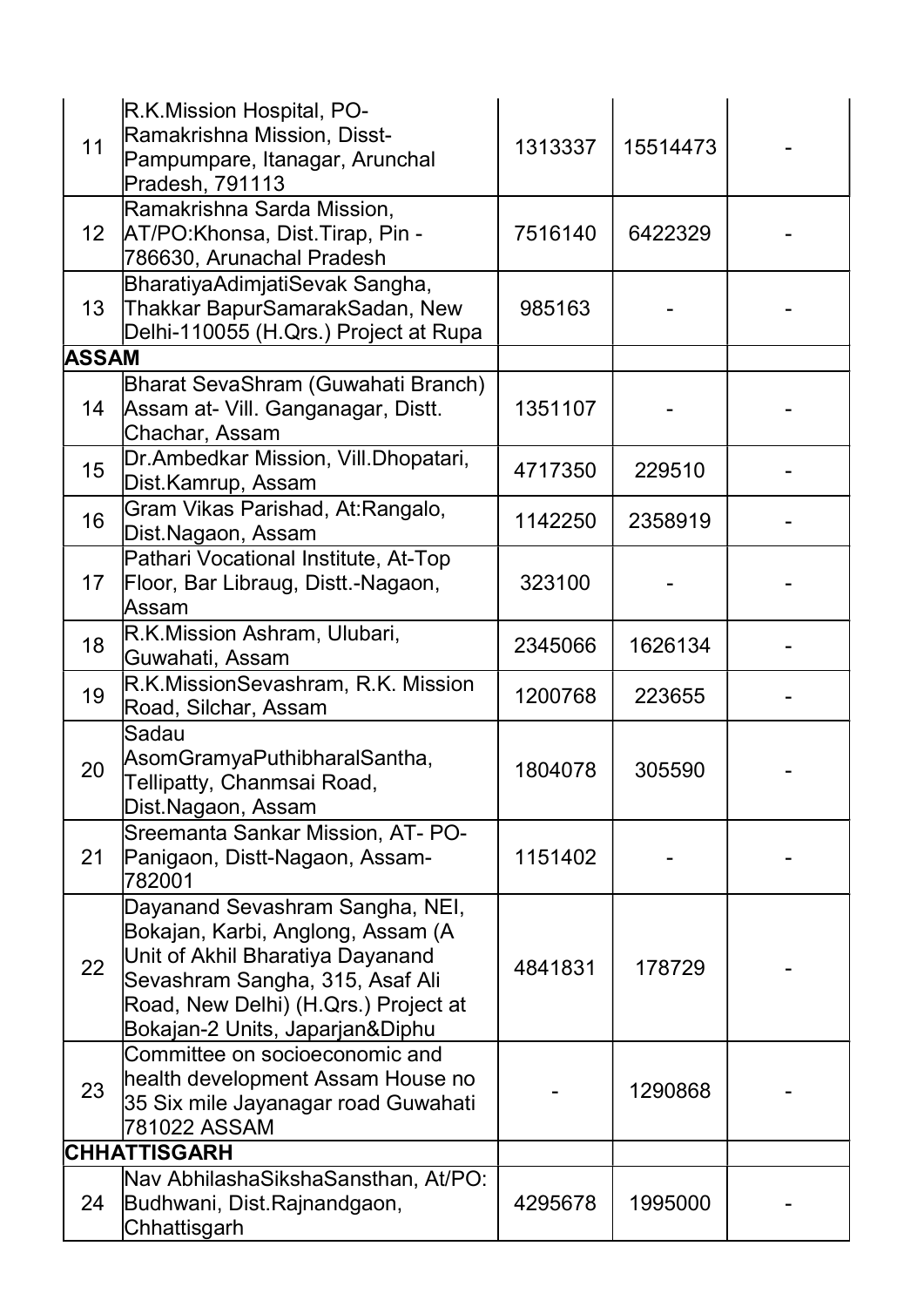| 25             | Vivekanada Institute of Social Health,<br>Welfare and Service (VISHWAS),<br>Chhattisgarh                                | 651330  |         |         |
|----------------|-------------------------------------------------------------------------------------------------------------------------|---------|---------|---------|
| 26             | R.K.Mission Ashram, Narainpur,<br>Dist.Baster, Chhattisgarh                                                             | 6086303 | 5862900 |         |
| <b>GUJARAT</b> |                                                                                                                         |         |         |         |
| 27             | Bharat Sevashram Sangha, At/PO-<br>Dediapada, Distt. - Narmada, Gujarat                                                 | 1944113 | 1786556 |         |
| 28             | Bharat Sevashram Sangha,<br>Gangpur(Navasari), Navasari, Gujarat                                                        | 8989380 | 8451520 | 2444150 |
| 29             | <b>Bharat Yatra Kendra, AT/PO-</b><br>Dediapada, Distt.-Naramada, Pin -<br>393040, Gujarat                              | 1696005 | 724000  |         |
| 30             | INRECA, Raypipla Road, Timbapada,<br>Dediapada, Dist.Narmada, Gujarat                                                   | 2060762 | 1628120 |         |
| 31             | Shree Sarvodaya Ashram Trust, At/Po-<br>Sanali, Ta-Danta, Dist.-Banaskantha,<br>Gujarat                                 |         | 2450331 |         |
|                | <b>HIMACHAL PRADESH</b>                                                                                                 |         |         |         |
| 32             | <b>Buddhist Cultural Society of Key</b><br>Gampa, PO: Key Gampa,<br>Dist.Lahaul&Spiti, H.P.                             | 1950362 | 1686279 |         |
| 33             | Himalayan Buddhist Cultural<br>Association, PO Box No.98, Club<br>House Road, Manali, Dist.Kullu, H.P.                  | 5664627 |         |         |
| 34             | Institute of Studies in Buddhist<br>Philosophy and Tribal Cultural Society,<br>At-Tabo, Dist.Lahaul&Spiti, H.P.         | 6862813 | 4741709 |         |
| 35             | Ramdha Buddhist Society, Village/PO:<br>Sidhpur, Via-Dari, Norbuilinga,<br>Dharamshala, Kangra, H.P.                    | 1815885 | 1683686 |         |
| 36             | RinchenZangpo Society for Spiti<br>Development, Spiti Bhawan, Yol Cantt,<br>Tehsil-Dharamsala, District Kangra,<br>H.P. | 9222500 | 8049410 | 2132958 |
| 37             | RinchenZangpo Society for Spiti<br>Development, Spiti Bhawan, Yol Cantt,<br>Tehsil-Dharamsala, District Kangra,<br>H.P. | 2499525 | 1078669 |         |
|                | <b>JAMMU &amp; KASHMIR</b>                                                                                              |         |         |         |
| 38             | Himalayan Buddhist Cultural Society,<br>Vill: Gulabgarh, PO: Athouli, Dist.<br>Doda, J&K                                | 1968822 |         |         |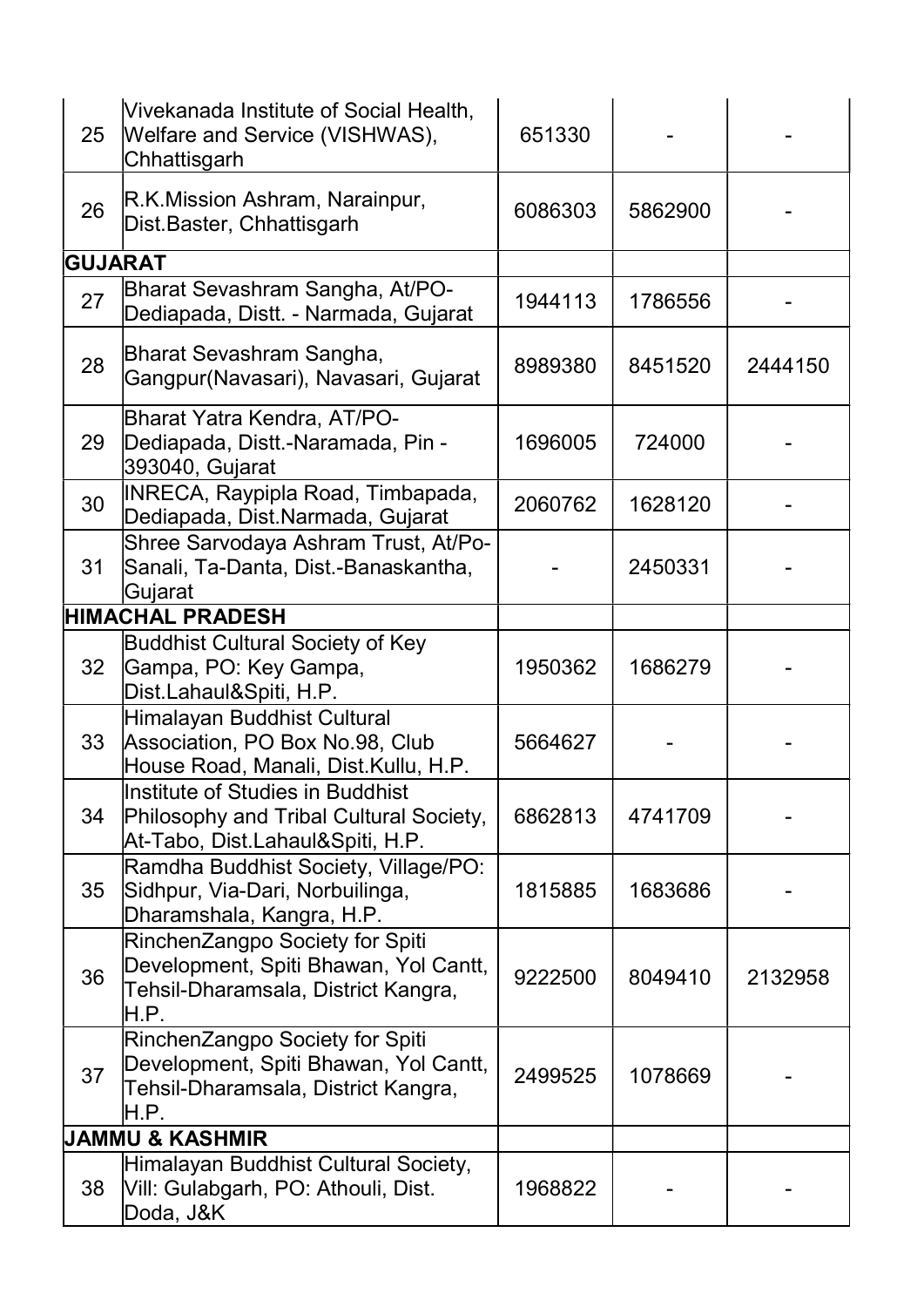| 39 | Mahabodhi International Meditation<br>Centre, Devachan SabooDho, P.O Box<br>22 Leh Ladakh 194101 Jammu &<br>lKashmir               |          | 1587901  |         |
|----|------------------------------------------------------------------------------------------------------------------------------------|----------|----------|---------|
|    | <b>JHARKHAND</b>                                                                                                                   |          |          |         |
| 40 | Bharat Sevashram Sangha (Pakur),<br>At/PO/Dist: Pakur, Jharkhand                                                                   | 10770657 | 6896331  | 1327724 |
| 41 | Bharat Sevashram Sangha (Sonari),<br>Sonari(w), Rivers Meet Road, East<br>Singhbhum, Jamshedpur, Pin - 831011,<br><b>Jharkhand</b> | 80486996 | 42371254 |         |
| 42 | Bharat Sevashram Sangh, At-Pathra,<br>PO - Raniswar, Dist-Dumka, Jharkhand                                                         | 20004390 | 10344086 | 953839  |
| 43 | Bharat SevashramSangha,(Ranchi<br>Unit) DEVI MANDAP ROAD<br>TUPUDANA PO- HATIA RANCHI -<br>834003                                  | 5235841  | 5157571  |         |
| 44 | R.K.Mission Math, AT/PO/Dist:<br>Jamtara-815351, Jharkhand                                                                         | 984790   |          |         |
| 45 | R.K, Mission Vivekananda Society,<br>Bistupur, Jamshedpur, Jharkhand                                                               | 2880659  | 2059623  |         |
| 46 | R.K. Mission Ashram, Morabadi,<br>Ranchi, Jharkhand                                                                                | 2632938  | 4256193  | 856688  |
| 47 | R.K.Mission TB Sanotorium, Ranchi,<br>Jharkhand                                                                                    | 5411988  | 11780246 |         |
| 48 | Bharat Sevashram Sangh (Barajuri<br>Unit) Ghatsila, Jharkhand                                                                      | 4546063  | 3937831  |         |
| 49 | R.K.Mission TB Sanotorium, Ranchi,<br>Jharkhand                                                                                    | 9962048  | 19408503 | 854459  |
| 50 | Vikas Bharti Bishunpur, Block-<br>Bishunpur, Distrcit-Gumla-835231<br>Jharkhand                                                    |          | 1341225  | 757554  |
|    | <b>KARNATAKA</b>                                                                                                                   |          |          |         |
| 51 | Ashirwad Rural Development Trust(R),<br>K.H.B. Colony, Distt.-Gudibande,<br>lKarnataka                                             | 3508739  | 2339600  |         |
| 52 | <b>Bharati Educational Trust, AT-</b><br>Pathapally Taluk, Bagepalli, Dist.Kolar,                                                  | 2851335  | 2187690  |         |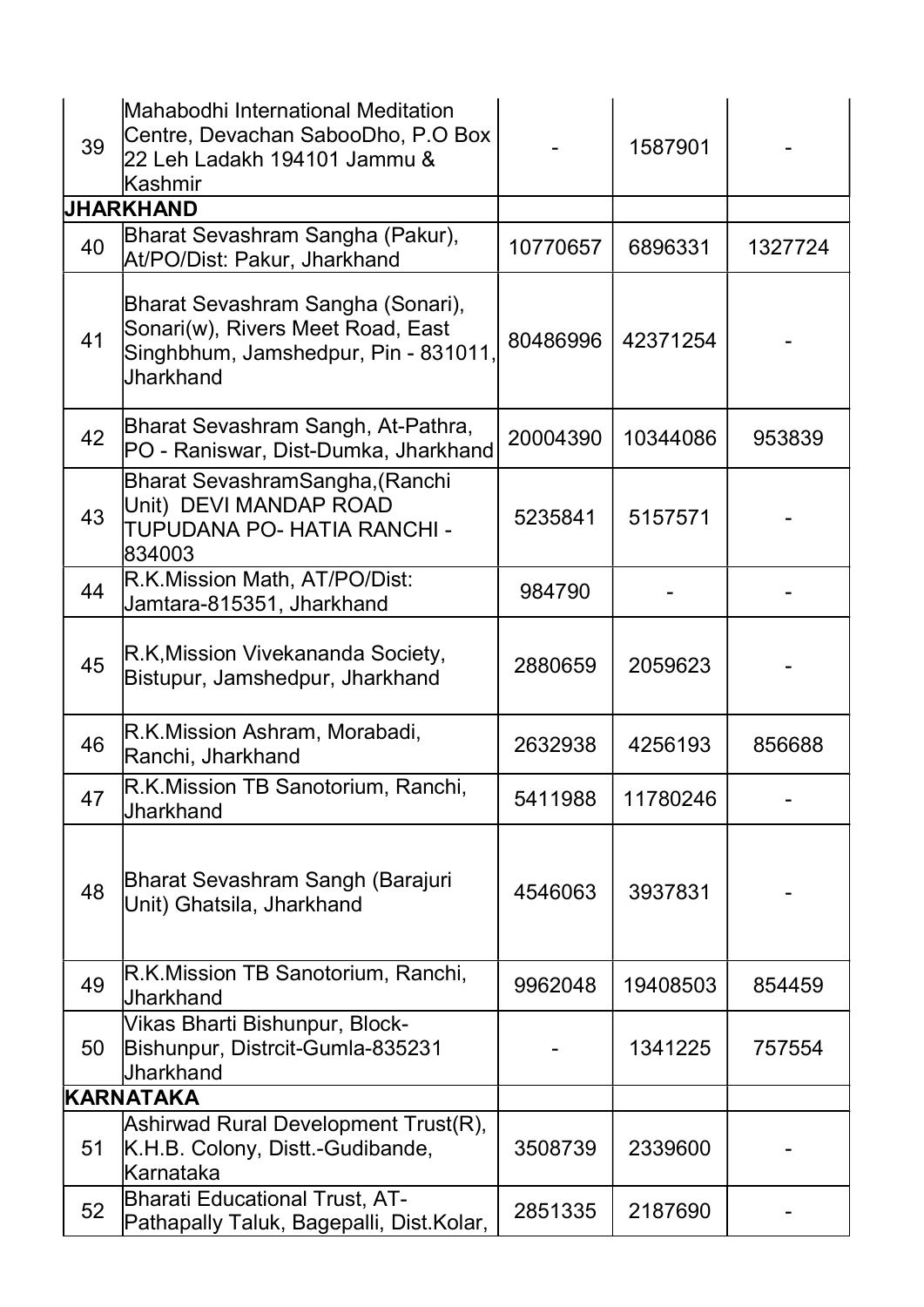|        | lKarnataka                                                                                                                           |          |         |         |
|--------|--------------------------------------------------------------------------------------------------------------------------------------|----------|---------|---------|
| 53     | Dr.Ambedkar Education Society(R), At-<br>NalkudureGomala, Nalkudure, Pin-<br>577544, Channagiri Taluk, Devengere<br>Dist., Karnataka | 2424476  | 492739  |         |
| 54     | HariharaGraminbirudhi Sangh,<br>At:Chikkaballapur Taluk, Dist.Kolar,<br>lKarnataka                                                   | 1277250  | 778800  | 295064  |
| 55     | Pragati Rural Development Society,<br><b>AT- Gerahalli, Chickalbalapur Taluk,</b><br>Kolar Dist., Karnataka                          | 2700450  | 2160360 |         |
| 56     | Sant Kabirdas Education Society,<br>Sedam Road, Jagat, Distt.-Gulbarga,<br>lKarnataka                                                | 2851223  | 2195246 |         |
| 57     | Sri Manjunatha Swamy Vidya Samstha,<br>4206/9, Dist.Davangere, Karnataka                                                             | 2731129  | 1797368 |         |
| 58     | Sri Swamy SarvadharmaSharnayala<br>Trust, Rangapura, Dist.Tumkur,<br>lKarnataka                                                      | 4231294  | 3570448 |         |
| 59     | Swami Vivekanand Youth Movement,<br>Kanchanahalli, Shanti Nagar PO,<br>Heggadavdenakote Taluk, Dist.Mysore,<br>lKarnataka            | 17714615 | 8293049 |         |
| 60     | Navajyoti Institute for Help and Rural<br>Development, Haveri, Karnataka                                                             | 968247   |         |         |
| 61     | Vivekananda Girijana Kalyan Kendra,<br>B.R. Hills, Yalandur Taluk,<br> Dist.Chamrajnagar, Pin - 571441,<br>Karnataka                 | 5513121  | 795336  |         |
| 62     | Samarpana Development Organisation,<br>Raichur, Karnataka                                                                            |          | 886833  |         |
| KERALA |                                                                                                                                      |          |         |         |
| 63     | Sri Ramakrishna Advaita Ashram,<br>PO:Kalady, Dist.Ernakulam, Kerala                                                                 | 1288319  |         |         |
| 64     | Swami Vivekananda Medical Mission,<br>Vivekananda Nagar, Muttil, District -<br>Wayanad, Kerala                                       | 2256625  |         | 2005686 |
| 65     | Vanvasi Ashram Trust, At-Peria-34,<br>PO: Periya, Dist.Wayanad, Kerala                                                               | 1204947  |         |         |
| 66     | Vinobhaniketan, PO:Vinobhaniketan,<br>Dist.Trivendrum, Kerala                                                                        |          |         |         |
| 67     | Wayanad GirijanaSeva Trust,<br>Mattilayam Post, Veelamunda(Via)<br>Wayanda Distt. Kerala- 670731                                     | 2980201  |         | 2173500 |
|        | <b>MADHYA PRADESH</b>                                                                                                                |          |         |         |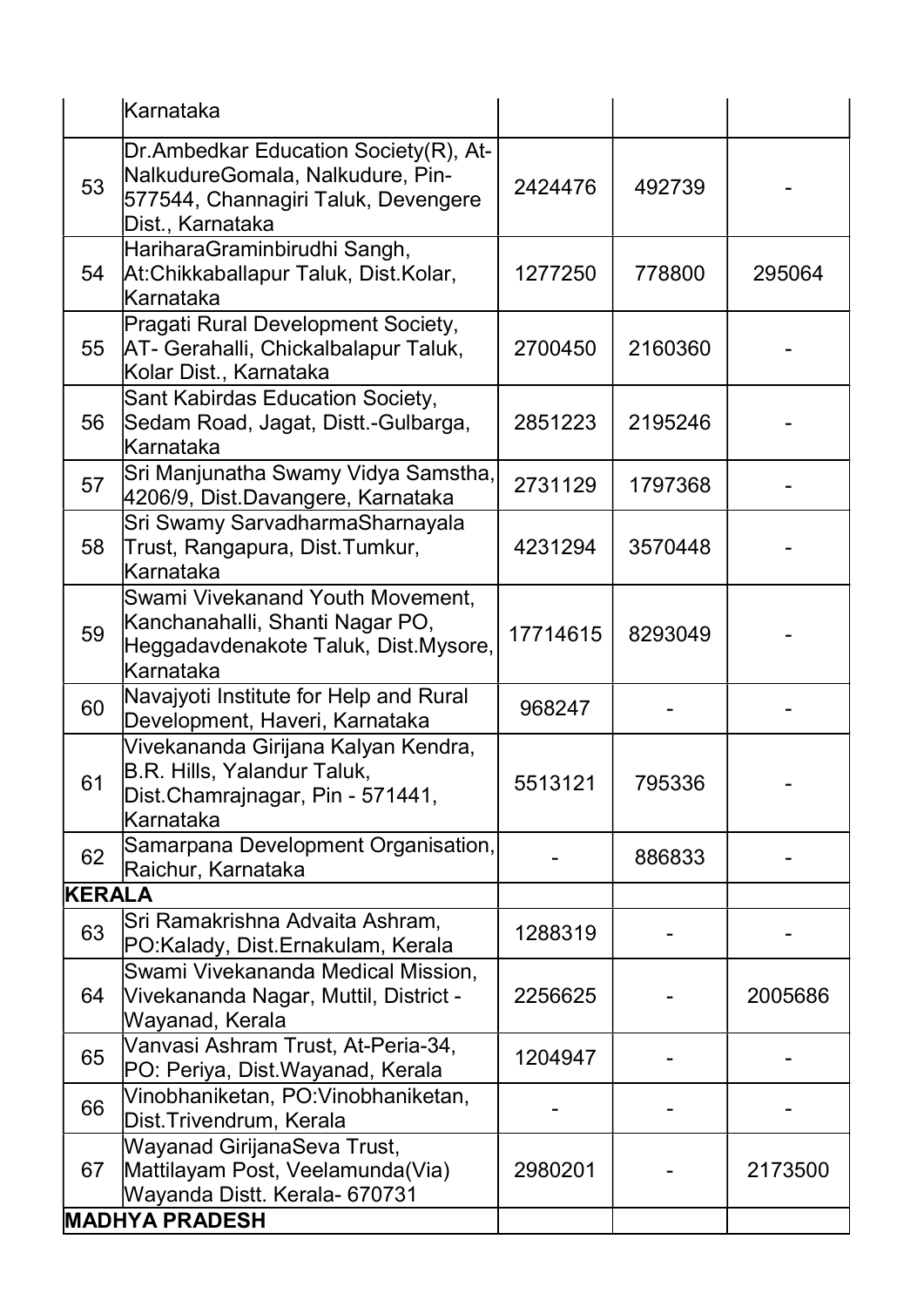| 68 | Amarpur Bal Vikas Vidyamandir,<br>AT/PO-Amarpur, District Dindori, MP                                                                               | 616075  |         |         |
|----|-----------------------------------------------------------------------------------------------------------------------------------------------------|---------|---------|---------|
| 69 | MP AdiwasiSevak Sangh, Jaisingh<br>Nagar Shahdol, MP                                                                                                | 5147005 | 32495   |         |
| 70 | MP AdiwasiSevak Sangh, Jaisingh<br>Nagar Shahdol, MP                                                                                                | 4930880 | 647545  |         |
| 71 | Pandey Shiksha Samiti, Madhya<br>Pradesh (New RS)                                                                                                   | 5525969 |         | 524731  |
| 72 | Pandey Shiksha Samiti, Madhya<br>Pradesh (New RS)                                                                                                   | 2397325 |         | 2521250 |
| 73 | Bandhewal Shiksha Samiti,<br>Nashrullaganj, Distt-Sehore, Bhopal,<br>Madhya Pradesh                                                                 | 1634513 | 1351990 |         |
| 74 | Jan Kalyan Ashram Samiti, Vill-<br>Siddhpur (Dobh), PO -<br>SemiriHarichand, Tehsil - Babai,<br>District- Hosangabad, MP                            | 1245861 |         |         |
| 75 | M.P.AnusuchitJatiJanjati Evam<br>PichdaVarg Kalyan Samiti, 166-E,<br>Ujjain, M.P.                                                                   | 2868907 | 2202177 |         |
| 76 | M.P.VanvasiSeva Mandal, AT-Tikariya,<br>Distt.-Dindori, M.P.                                                                                        | 2172318 | 1833200 |         |
| 77 | Pushpa Convent Shiksha Samiti, C-<br>537-538, Pushpa Nagar Colony,<br>Bhopal-462010 (M.P.)                                                          | 1647711 |         |         |
| 78 | Rama Education and Welfare Society,<br>Wariyalkheda,At-Malibaya, Block-Rehti,<br>Distt. Sehore, MP Bhopal, M.P.                                     | 2000318 | 1331956 |         |
| 79 | SevaBharati,(Madhya<br>Bharat)"Matrichhaya" (Shishu Kendra),<br>Swami Ramtirth Nagar, Near Maida<br>Milla, Hosangabad Road, Bhopal-<br>462011, M.P. | 508397  |         |         |
| 80 | Deendayal Research Institute, 7-E,<br>Ramtirth Nagar, New Delhi (H.Qrs.)<br>Project at Satna, M. P.                                                 |         | 2852051 |         |
|    | <b>MAHARASHTRA</b>                                                                                                                                  |         |         |         |
| 81 | Jai Hind Mitra Mandal, Kolha,<br>Dist.Phulbani, Maharashtra                                                                                         | 4298022 | 2135734 |         |
| 82 | Khanderao Education Society,<br>At:Basar, Dist.Dhule, Maharashtra                                                                                   | 5020964 | 4554338 |         |
| 83 | Renuka Devi ShikshanPrasarak<br>Mandal, Kukane, Malegaon,<br>Maharashtra                                                                            | 2949660 | 2088934 |         |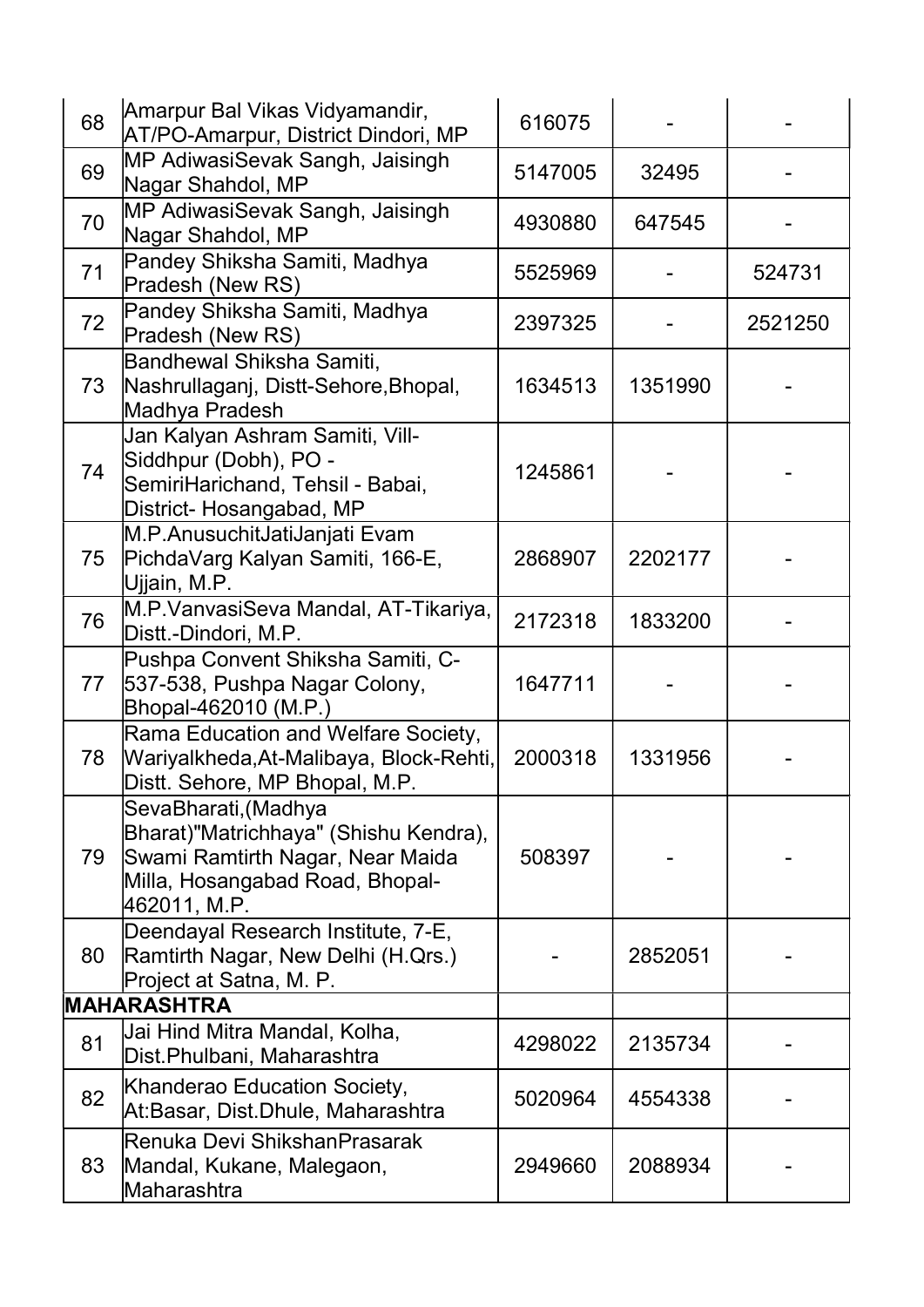| 84             | Shri Sainath Education Society,<br>Pratappur, Tal.Taloda,Distt-<br>Nandurbar, Pin-425413, Maharashtra                                                                                                                                           | 2173748 | 246406  |         |
|----------------|-------------------------------------------------------------------------------------------------------------------------------------------------------------------------------------------------------------------------------------------------|---------|---------|---------|
| 85             | Shri Swami Swayam<br>SevaBhaviSanstha, Ganeshpur,<br>Dist.Dhule, Maharashtra                                                                                                                                                                    | 2290216 | 4798417 |         |
| 86             | SidhakalaShikshanPrasarak Mandal,<br>Nandgaon, Tal.Nandgaon, Dist. Nasik,.<br>Maharashtra                                                                                                                                                       | 3009038 | 2160742 |         |
| 87             | Ujwal Rural Development Society,<br>At/PO. Newade, Tal.-Shindkheda,<br>Dist.Dhule, Maharashtra                                                                                                                                                  | 1726402 | 1394100 | 964351  |
| 88             | ChandraiMahila Mandal, At/PO-<br>Pimpalner, Distt.Dhule, Maharashtra                                                                                                                                                                            | 2592405 | 5194350 |         |
| 89             | <b>TapiParisar Educational&amp;Cutural Trust,</b><br>At-Newade, Distt-Dhule, Maharashtra                                                                                                                                                        | 2308905 | 3423836 |         |
| 90             | Rajmata ShikshanPrasarakmandal, AT-<br>Daithan, Tal-Ashti, Distt-Beed,<br>lMaharashtra                                                                                                                                                          | 2772669 | 1961622 |         |
| 91             | Shri kotuleshwar Shikshan Prasarak<br>Mandal Kotul, Tal-Akole, Dist-<br>Ahmadnagar, Pin- 422610(<br>Maharashtra)                                                                                                                                | 1348980 | 7576221 |         |
| 92             | lMahamanav Baba<br>AmteBahuudeshiySamajik Vikas<br>SevaSanstha, At Post Chikhli, Tal-<br>Shrigonda, Dist Ahmednagar PIN<br>413728                                                                                                               | 740535  |         | 239534  |
| 93             | Shree<br>MahaganapatiSamajseviSanghatana,<br>A/P Vadner Bk, Tal- Parner, Dist-<br>Ahmednagae pin- 414306                                                                                                                                        |         | 2209301 |         |
| 94             | MalmathaParisarShikshanPrasarak<br>Mandal, Nagpur, Dhule, Maharashtra                                                                                                                                                                           |         | 4516502 |         |
| <b>MANIPUR</b> |                                                                                                                                                                                                                                                 |         |         |         |
| 95             | Adimjati Shiksha Ashram,<br>ChingmeirongKhongnang Ani Karak,<br>D.M.Road, Imphal West Distt, imphal,<br>Manipur -795001 (A unit of<br>BharatiyaAdimjatiSevak Sangha,<br>Thakkar BapurSamarakSadan, New<br>Delhi-110055 (Imphal, Manipur Branch) | 988133  | 2292300 | 1245679 |
| 96             | <b>ChilChil Asian Mission Society CHAMS</b><br>Campus, Kanglatongbi-795151,<br>Senapati Distt., Manipur                                                                                                                                         |         | 4639500 | 3002063 |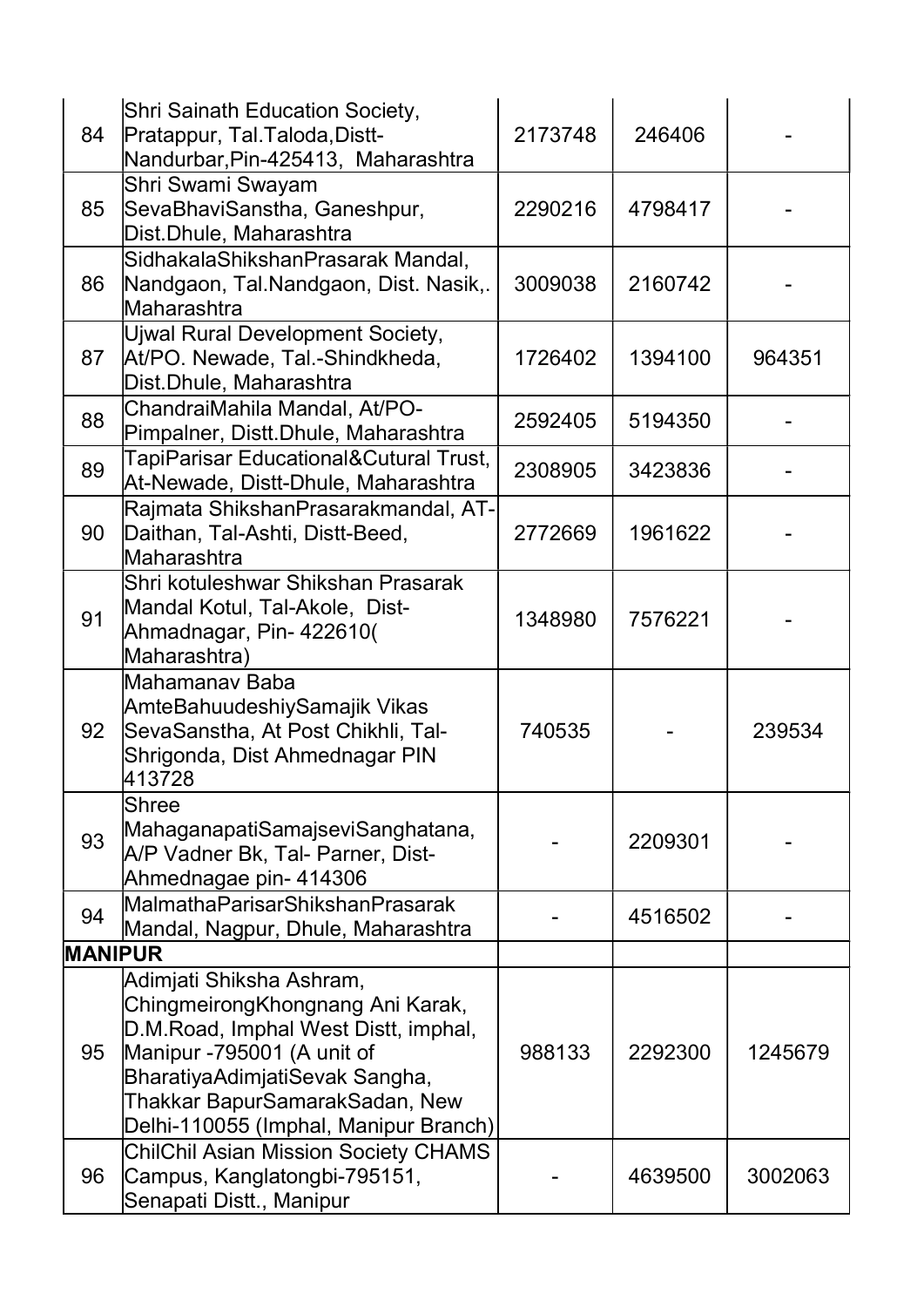| 97  | Christian Grammer School (Child<br>Development Centre), Green Hills,<br>Tamenglong, HQ, Pin-795141, Manipur                                          | 5086170 | 2636790 |         |
|-----|------------------------------------------------------------------------------------------------------------------------------------------------------|---------|---------|---------|
| 98  | Integrated Educational Social<br>Development Organization, (IESDO)<br>Imphal East, Manipur                                                           |         | 2271780 | 3748365 |
| 99  | Integrated Rural Development &<br>Educational Organisation, (IRDEO)<br>Wangbal, PO Thoubal, Manipur                                                  | 2944214 | 6285432 |         |
| 100 | <b>Rural Educational and Socio-Economic</b><br>Development Organisation, (RESEDO)<br>At:ThangaTongbramLeikai, BPO<br>Thanga, Dist.Bishnupur, Manipur | 938250  |         |         |
| 101 | Siamsinpawlpi, (Paite Students Welfare<br>Association) SSSP Complex, Bungnual,<br>PO Box No.99, Distt-Lamka, Pin-<br>795128, Manipur                 | 9248164 | 8783173 | 2028780 |
|     | Type Writing Institution & Rural<br>102 Development Service, Thoubal,<br>Manipur                                                                     |         | 1469002 |         |
| 103 | Society for Women's Education Action<br>and Reflection (SWEAR),<br>AthokpamKhunou, Po-thoubal,<br>Manipur,                                           | 706950  | 1413900 | 706950  |
| 104 | <b>United Rural Development</b><br>Service(URDS),<br>HO:HeirokHeituppokpi, Dist.Thoubal,<br>Manipur                                                  |         | 1593270 | 1410457 |
| 105 | Volunteers for Rural Health and Action<br>(VORHA), Lamding, Wangging,<br>Manipur                                                                     | 706950  |         |         |
| 106 | The North Eastern Boys Scoutt and<br><b>Girls Association, Manipur</b>                                                                               |         | 1712357 |         |
| 107 | Rural Health Organisation, Senapati,<br>Manipur                                                                                                      |         |         | 706950  |
| 108 | Unique Trust, Kyamgei Mayai Leikai,<br>Imphal East District, Manipur - 795003                                                                        |         |         | 1111950 |
|     | <b>MEGHALAYA</b>                                                                                                                                     |         |         |         |
| 109 | R.K.Mission, Laithumkhrut, P.O. Box -<br>9, Block/Mandal-Shillong, PO-Shillong-<br>793003, Distt. East Khasi Hills,<br>Meghalaya                     | 2906138 | 1888306 |         |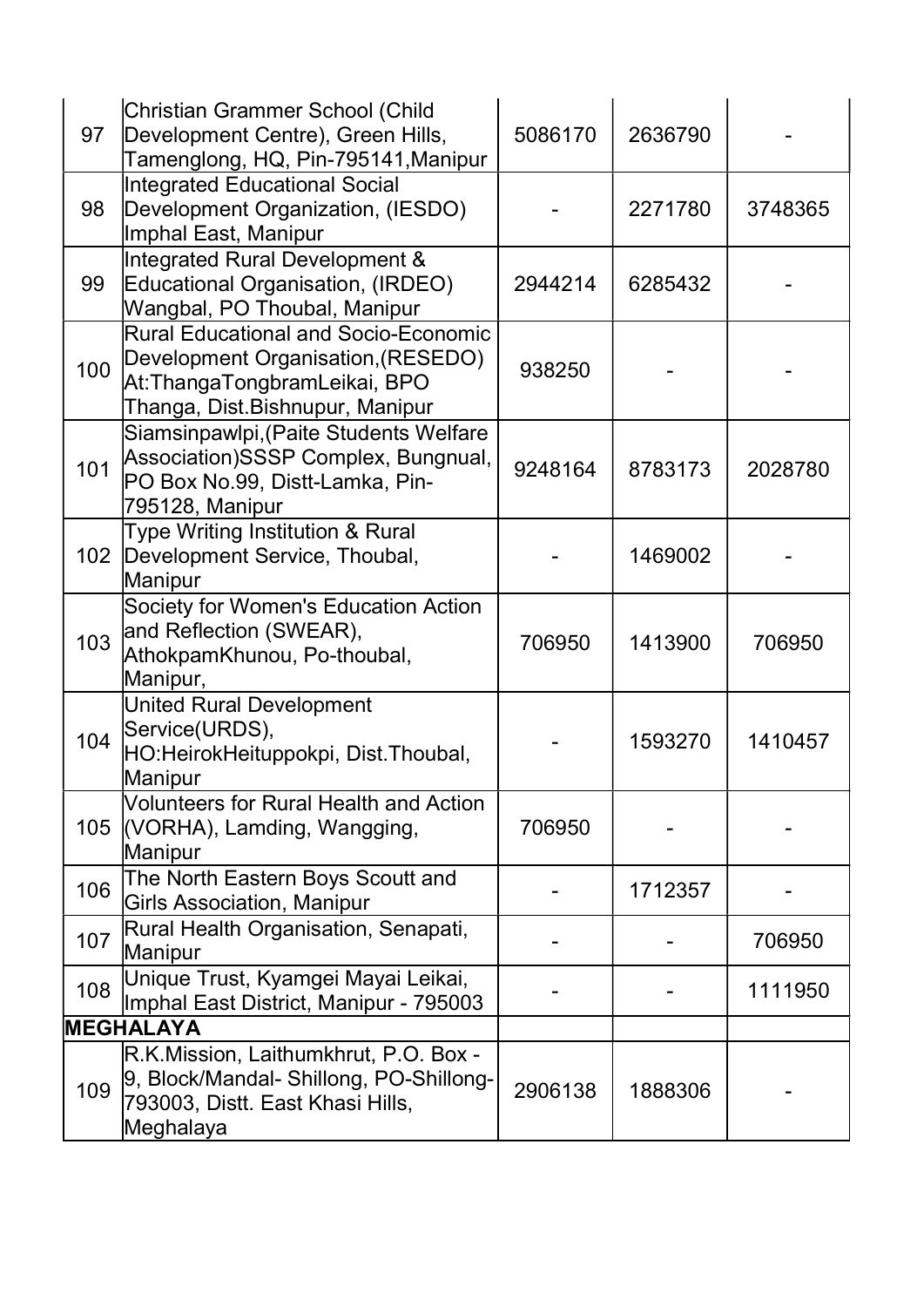| 110            | R.K.Mission Ashram, Cherapunjee,<br>Dist. East Khasi Hills, Pin- 793111,<br>Meghalaya                                                                                                                           | 79572242 | 142226887 |         |
|----------------|-----------------------------------------------------------------------------------------------------------------------------------------------------------------------------------------------------------------|----------|-----------|---------|
|                | Nongkrem Youth Development<br>111 Association, P.ONongkrem, Shillong,<br>EAST KHASI HILLS, MEGHALAYA                                                                                                            |          | 1232460   |         |
| <b>MIZORAM</b> |                                                                                                                                                                                                                 |          |           |         |
|                | Mizoram Hmeithai Association, Mercy<br>112 Villa, 10-A, Upper Republic Road,<br>Aizwal-796012, Mizoram                                                                                                          | 2900250  | 549810    |         |
|                | Social Guidance Agency, 6th floor,<br>113 Lalat Chamber, near solomon's cave,<br>Tuikual 'A', Aizwal-796001, Mizoram                                                                                            | 1432180  | 727134    |         |
| 114            | Mission Foundation Movement, Ngama<br>Building Bawngkawn, Lunglei road,<br>Aizawl - 796014                                                                                                                      | 494370   | 1304347   | 1424047 |
|                | ThutakNunpuitu Team,<br>115 MuannaVenghZuangtui, Aizwal-796<br>017 Mizoram                                                                                                                                      | 4546456  | 2130237   |         |
|                | <b>NAGALAND</b>                                                                                                                                                                                                 |          |           |         |
| 116            | Dayanand Sevashram Sangha,<br>Dimapur, Nagaland, (A Unit of Akhil<br><b>Bharatiya Dayanand Sevashram</b><br>Sangha, 315, Asaf Ali Road, New<br>Delhi) (H.Qrs.) Project at Naharabai,<br>Distt-Dimapur, Nagaland | 718015   |           |         |
| 117            | Women Welfare Socirty, Atoizu,<br>Dimapur, Nagaland                                                                                                                                                             | 525879   |           |         |
| 118            | Nagaland Children Home, AT-<br>Diphupar, PO Box No-10, Pin-797 112,<br>Distt-Dimapur, Nagaland                                                                                                                  | 559994   |           |         |
| <b>DELHI</b>   |                                                                                                                                                                                                                 |          |           |         |
| 119            | BharatiyaAdimjatiSevak Sangh,<br>Thakkar Bapa 5marak 5adan, Dr.<br>Ambedkar Marg (Link Road), New<br>Delhi-55                                                                                                   | 540869   |           | 631096  |
| <b>ODISHA</b>  |                                                                                                                                                                                                                 |          |           |         |
| 120            | Adivasi Social and cultural society<br>At/Po Kuchinda, District Sambalpur,<br>Orissa                                                                                                                            | 1614870  |           |         |
| 121            | Sadjyotika, Cuttack, Odisha                                                                                                                                                                                     | 2169806  | 1671690   |         |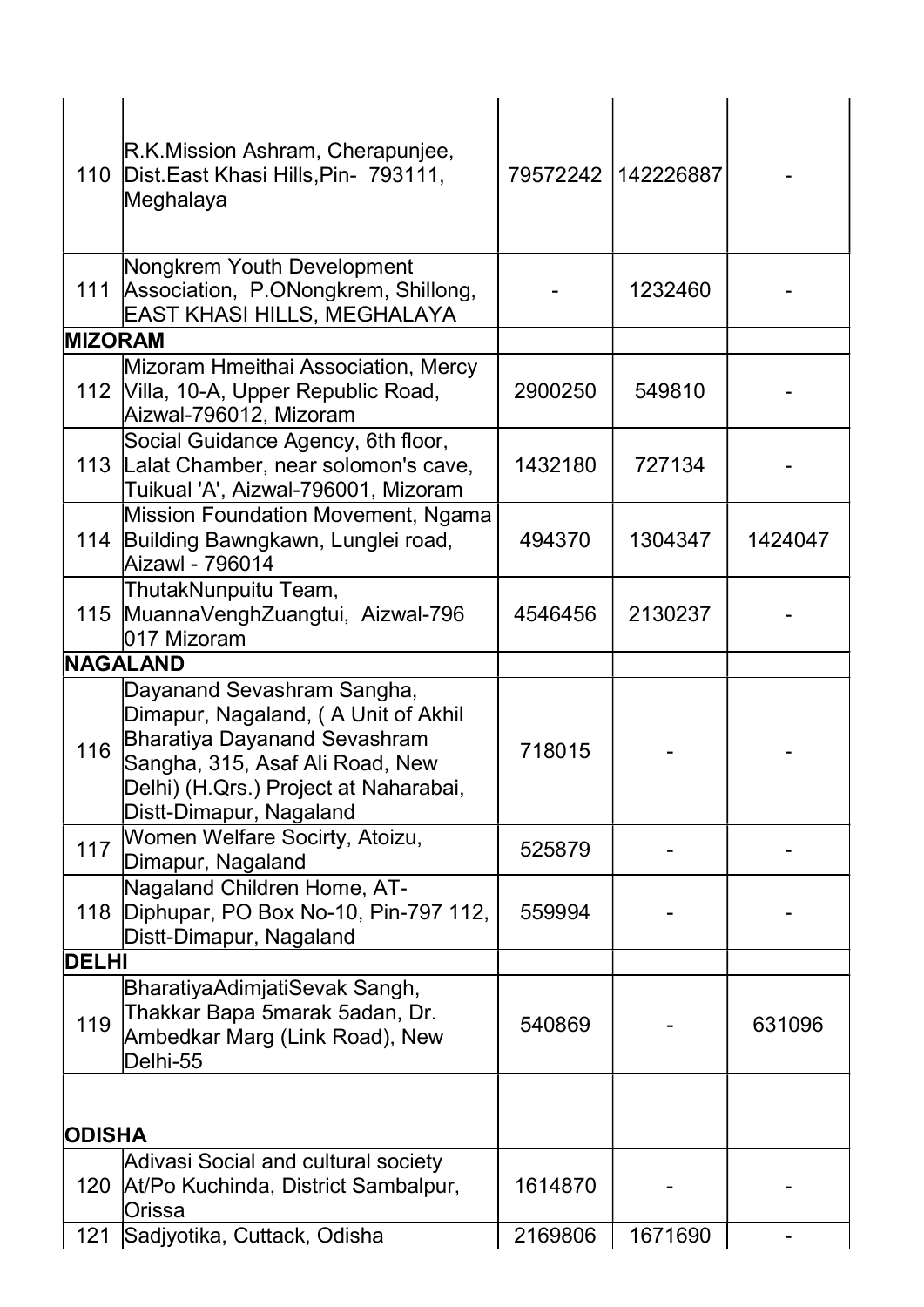| 122 | Organisation for the Rural Women and<br>Youth Development, At-Raghunathpur,<br>Po-Bhoduasole, Via-Nalagaja, Dist-<br>Mayurbhanj, Pin-757073     | 2962290 | 2462020 | 877640         |
|-----|-------------------------------------------------------------------------------------------------------------------------------------------------|---------|---------|----------------|
| 123 | Maa Bindhyabasini Anath<br>Siskhyashram, At-Jagannathpur, PO-<br>Jillinda, PS-Narasinghpur, Dist-<br>Cuttack, Odisha, Pin-754032                | 749574  | 1806730 |                |
| 124 | Sankalp, Cuttack, Odisha                                                                                                                        | 6720711 | 8205678 |                |
| 125 | Arun Institute of Rural Affairs, At:<br>Aswakhola, PO:Karamul,<br>Dist.Dhenkanal, Orissa                                                        | 2906743 | 2706516 | 1771536        |
| 126 | Association for Voluntary Action, (AVA)<br>At-Dimapur, Distt.-Puri, Orissa                                                                      | 2559397 | 2901908 |                |
| 127 | BanbasiSeva Samiti, AT/PO-Baliguda,<br>Dist.Khandamal, Pin-762103, Orissa                                                                       | 4428338 | 1625636 |                |
| 128 | BankiAnchalik Adivasi Harijan Kalyan<br>Parishad, At-Banki, Distt.-Cuttack,<br>lOrissa                                                          | 2579902 | 1839385 |                |
| 129 | Nehru Seva Sangha, AT/PO:Banpur,<br>Dist.Khurda, Orissa                                                                                         | 1827916 | 2349623 |                |
| 130 | NikhilaUtkalHarijanSeva Sangha,<br>NiladriVihar, SallashreeVihar,<br>Bhubaneswar, Orissa                                                        | 1683821 | 2245095 | 3329843        |
| 131 | R.K.Mission, Vivekananda Marg,<br>Bhubneswar- 751 002, Orissa                                                                                   | 1586948 | 149872  |                |
| 132 | R.K.MissionPuri,Pin Code-752001<br>lOrissa                                                                                                      | 1193782 | 312143  |                |
| 133 | RashtriyaSeva Samiti (RASS), 9, Old<br>Huzur Office Buildings, Tirupati, Andhra<br>Pradesh (H.Qrs.) Project at Padwa,<br>Distt- Koraput, Orissa | 1837005 | 208515  |                |
| 134 | SevaSamaj, At/PO:Gunupur,<br>Dist.Rayagada, Orissa                                                                                              | 2363580 |         | 1299420        |
| 135 | Shree R.K.Mission Ashram,<br>AT/PO:Rampur, Dist.Kalahandi, Orissa                                                                               | 8739420 | 3948721 |                |
| 136 | <b>Social Weakers Awareness</b><br>Development and Economic Service<br>(SWADESI), At:Gopalbandhu Nagar,<br>Phulbani, Dist.Kandhamal, Orissa     | 1579307 |         | 0              |
| 137 | Vishwa Jeevan Seva Sangha, At-<br>Saradhapur, Dist.Khurda, Orissa                                                                               | 4647252 | 4020926 | $\overline{0}$ |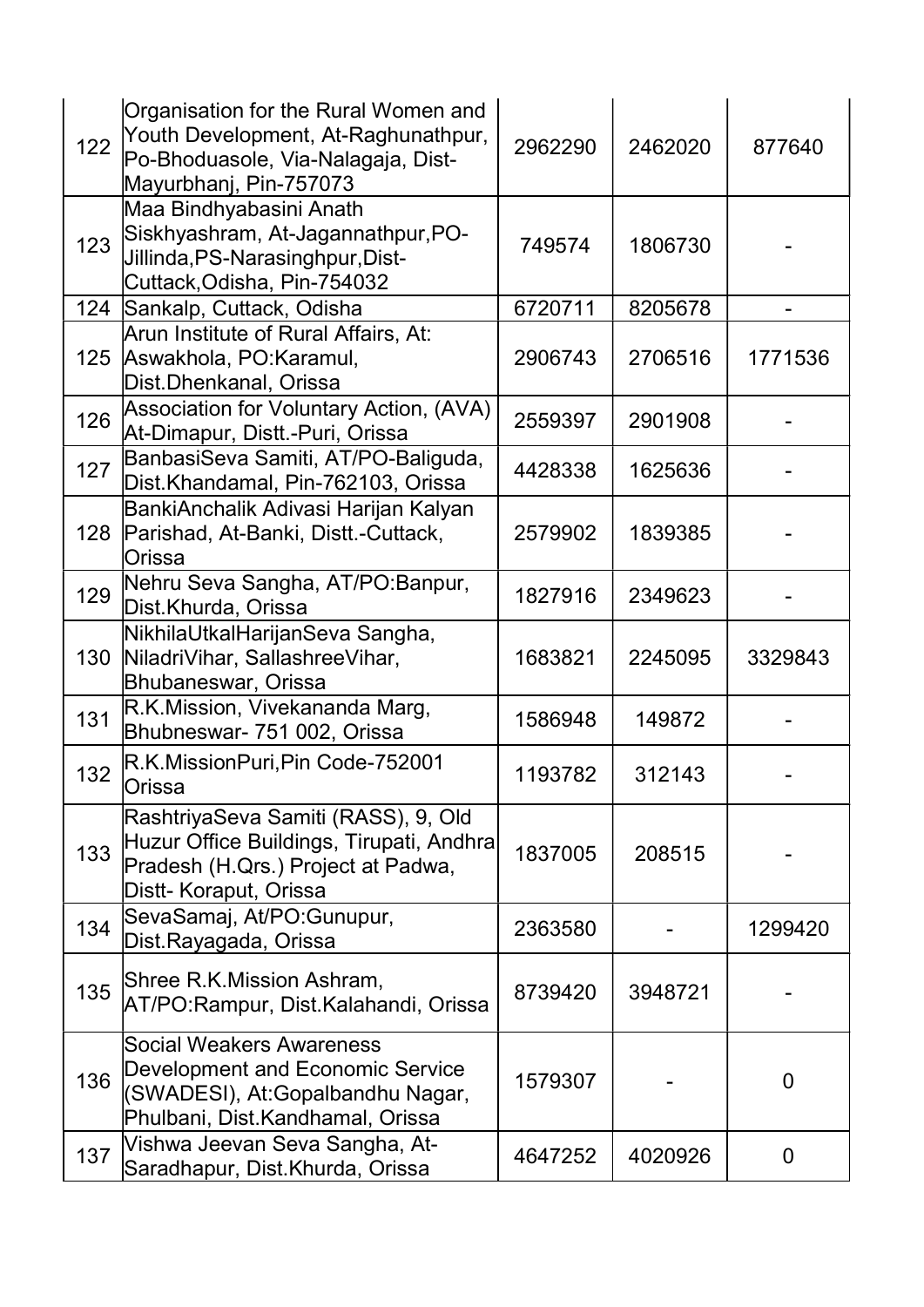| 138           | <b>Bharat Sevashram Sangha</b><br>(Jamshedpur Branch), Sonari(w),<br>Rivers Meet Road, East Singhbhum,<br>Jamshedpur, Pin - 831011, Jharkhand<br>(H.Qrs.), Orissa | 18632563 | 4939513             | 0       |
|---------------|-------------------------------------------------------------------------------------------------------------------------------------------------------------------|----------|---------------------|---------|
| 139           | Laxmi NarainSevaPrathistahan, AT-<br>Mansapole, Dist-Jajpur, Orissa                                                                                               | 2724750  | 2338594             | 0       |
| 140           | Kalinga Institute of Social Sciences<br>KISS), Koel Campus, KIIT,<br>Bhubneswar, Orissa                                                                           |          | 148777436 191473875 | 0       |
|               | <b>RAJASTHAN</b>                                                                                                                                                  |          |                     |         |
| 141           | Banasthali Vidyapeeth Banasthali, P.O.<br>Banasthali Vidyapith, Tehsil-Newai,<br>Distt-Tonk, Pin-304022, Rajasthan                                                | 6760975  | 3424438             | 1153687 |
| 142           | MewarSaririk Shiksha Samiti, Hinta,<br>PO-Bhinder, Dist.Udaipur, Rajasthan                                                                                        | 1406862  |                     |         |
| 143           | Rajasthan Bal Kalyan Samiti, Vill/PO-<br>Jhadol (Phalasia), Dist. Udaipur,<br>Rajasthan                                                                           | 4434115  | 841605              | 3534410 |
| 144           | Prernamurti Lok Kalyan Sansthan,<br>Poochhiyawada, Dungarpur, Rajasthan                                                                                           |          | 1467532             | 1753943 |
| <b>SIKKIM</b> |                                                                                                                                                                   |          |                     |         |
| 145           | Human Development Foundation,<br>GRBA Road, AT-Chogney Tar,<br>Gangtok, Pin Code -737 101, Sikkim                                                                 | 4337775  | 867555              |         |
|               | Muyal Liang Trust, Yongda Hill,<br>146   DPCA, Drakchung-Dzong-737 113,<br>West Sikkim, Gangtok, Sikkim                                                           | 4163852  | 2178971             |         |
|               | <b>TAMIL NADU</b>                                                                                                                                                 |          |                     |         |
| 147           | New life Agency for Tribal People<br>Upliftment (NATPU), Distt-Vellore,<br>Tamil Nadu pin-632009                                                                  | 2078588  |                     |         |
| 148           | Montfort Community Trust, Salem,<br>Tamilnadu                                                                                                                     | 9601451  |                     | 579975  |
| 149           | GrameeyaMakkalAbnirudhilyakkam,<br>(GMAI), Poonthottam, Post-<br>Coimbatore, Tamil Nadu                                                                           | 9526951  | 5880493             | 1630070 |
| 150           | South India Scheduled Tribes Welfare<br>Association, Saidapet, Pin code-<br>600017 , Tamil Nadu                                                                   |          | 1564195             |         |
| 151           | NilgirisAdiwasi Welfare Association,<br>Kotagiri, Nilgiris, Tamil Nadu                                                                                            | 11706003 | 12800437            |         |
| 152           | BharathiarMakkalNalvaluSangham, 82,<br>Sanyasi Kundu Extn., Kitchipalayam,<br>Salem-636015.                                                                       |          | 3992400             |         |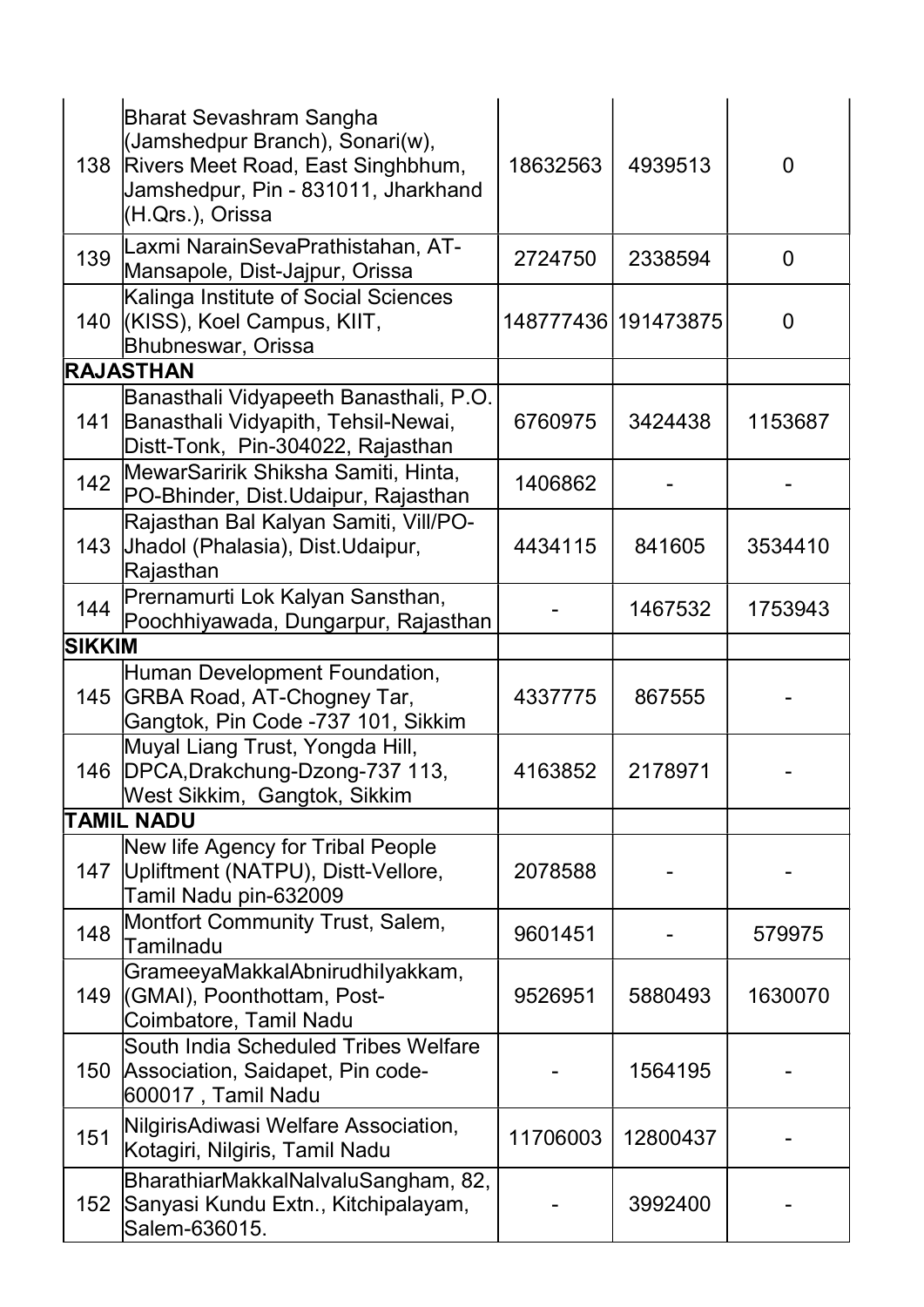|                | 153 Community Seva Centre, Tamil Nadu                                                                                                                                   |          | 1845045  | 1564132 |
|----------------|-------------------------------------------------------------------------------------------------------------------------------------------------------------------------|----------|----------|---------|
|                | 154 GRG Trust, Coimbatore, Tamil Nadu                                                                                                                                   |          | 2826182  |         |
|                | <b>TELANGANA</b>                                                                                                                                                        |          |          |         |
| 155            | Sarojini Devi HarijanMahilaMandali, 11-<br>10-635/1, Burahanpura, Distt<br>Khammam, Telangana-507001                                                                    | 1367190  |          |         |
|                | Jeeyar Educational Trust Gangnmahal<br>156 Colony, Domalguda, Hyderabad,<br>Telangana                                                                                   | 3996695  |          | 1625258 |
| 157            | Banjara SevaSamithi, 7-1-57-2/A, S2,<br>Shanmukha Apartment, DK Road,<br>Ameerpet, Hyderabad, TELANGANA                                                                 |          | 1096770  | 2981476 |
| <b>TRIPURA</b> |                                                                                                                                                                         |          |          |         |
| 158            | Bahujan Hitya Education trust, PO-<br>Bishnupur, Mani Bankut, Sabroom,<br><b>Tripura</b>                                                                                | 2700695  | 2170883  |         |
| 159            | Tripura AdibashiMahila Samiti,<br>Salkama, 9/4, Krishnanagar, Tripura                                                                                                   | 3071070  | 2485230  |         |
|                | <b>UTTRAKHAND</b>                                                                                                                                                       |          |          |         |
| 160            | Ashok Ashram, PO:Ashok Ashram, Via<br>DakPathar, Distt-Dehradun,<br>lUttaranchal                                                                                        | 6689443  |          |         |
| 161            | Information Technology Institute for the<br>Tribes of India, P.O.Jhajra, Premnagar,<br>Dehradun, Uttrakhand (project at<br>Jhajara, Block Sahaspur, Distt.<br>Dehradun) | 1314018  |          | 1344140 |
|                | Samagra Grameen Vikas Samiti,<br>162 At/PO: Gwaldan, Dist. Chamoli,<br>lUttaranchal                                                                                     |          | 706950   |         |
| 163            | BharatiyaAdimjatiSevak Sangha, At-<br>Kalsi, Distt-Dehradun, Uttrakhand                                                                                                 | 4087235  | 851220   | 729776  |
| 164            | Servants of Indian Society, Pune,<br>Maharashtra (H.Qrs.) Project at<br>Baazpur, Uttrakhand                                                                             | 1290408  |          |         |
|                | <b>WEST BENGAL</b>                                                                                                                                                      |          |          |         |
|                | Bharat Sevashram Sangha<br>165 (Aurangabad), At/PO: Auraangabad,<br>Dist.Murshidabad, W.B.                                                                              | 5210809  | 705134   |         |
| 166            | Bharat Sevashram Sangha (Balurghat),<br>At-Balurghat, Dist.Dakshin Dinajpur,<br>W.B.                                                                                    | 10369040 | 9118627  |         |
| 167            | Bharat Sevashram Sangha (Beldanga)<br>Beldanga, Dist.Murshidabadd, W.B.                                                                                                 | 13296262 | 15212980 |         |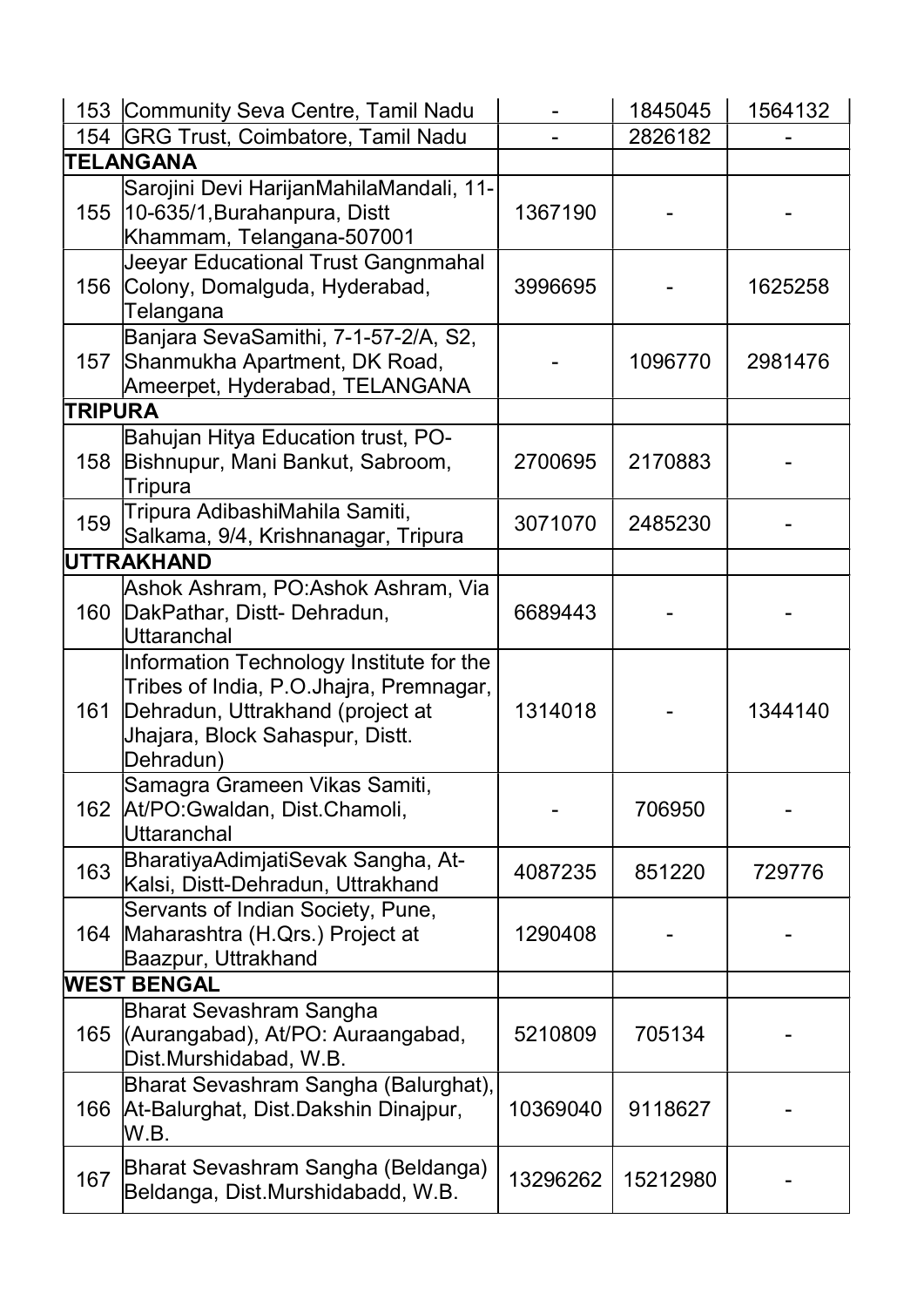| 168 | Bharat Sevashram Sangha (Muluk) Vill-<br>Adarshapally, PO-Muluk, Via-Bolpur,<br>Distt- Birbhum, pin Code- 731204,<br>W.B.                       | 6902805 | 6500983 | 1608852 |
|-----|-------------------------------------------------------------------------------------------------------------------------------------------------|---------|---------|---------|
| 169 | Bharat Sevashram Sangha (Suri), AT-<br>Pranabananda Pally, PO-Suri, Block-<br>Suri-I, Distt- Birbhum, Pin code-<br>731204, W.B.                 | 3195180 | 2561420 |         |
| 170 | Bharat SevashramSangha(Farakka)<br>Berahampur, Murshidabad, W.B.                                                                                | 1189060 |         | 1181790 |
| 171 | Bharat SevashramSangha(Ghaksole),<br>Ghaksole Unit, Dist.Malda, W.B.                                                                            | 3270196 | 2562367 |         |
| 172 | Bharat Sevashram Sangha (Hooghly)<br>Vill.Panjipurkur, Dist.Hoogly, W.B.                                                                        | 2426176 | 1643003 |         |
| 173 | Bharat SevashramSangha(Ranghat-<br>Payradanga Branch), Vill.Kusuria,<br>PO:Pritinagar, Dist.Nadia, W.B.                                         | 5539478 | 3189206 | 1105661 |
| 174 | Bharat SevashramSangha(Purulia),<br>AT/PO-Raghunathpur, Distt-Purulia,<br>Pin-723133, W.B.                                                      | 2413960 | 232447  |         |
| 175 | Bharat SevashramSangha(Raiganj),<br>Raiganj, Uttar Dinajpur, W.B.                                                                               | 1178250 | 2670139 |         |
| 176 | Bharat SevashramSangha(Tajpur)<br>Tajpur Unit, Dist.Malda, W.B.                                                                                 | 2874398 | 2251384 |         |
| 177 | Bharat SevashramSangha(Teor),<br>Vill+PO:Teor, Dist.D.Dinajpur, W.B.                                                                            | 3959676 | 3133434 |         |
| 178 | Bharat SevashramSangha(Kunor),<br>Vill/PO:Kunor, Dist.Uttar Dinajpur, W.B.                                                                      | 2899819 | 5186644 |         |
| 179 | Bikash Bharati Welfare Society, 20/1B,<br>Lal Bazar Street, Kolkata - 700001,<br>W.B. (H.Qrs.) Project at Gopiballavpur-<br>II, Distt- Midnapur | 685350  |         |         |
| 180 | <b>Birsa Munda Education Centre,</b><br>Vill.Kranti, PO:Krantihat, Dist.Jalpaiguri,<br>W.B.                                                     | 3040469 |         |         |
| 181 | GohaldihaJatiUpjati Blue Bird Women's<br>Welfare Centre, Gohaldiha, Dist.<br>Midnapore, W.B.                                                    | 5814585 | 3468915 |         |
| 182 | Himalayan Buddhist Cultural<br>Association, Buddha Kendra, AT-<br>Salugara, Dist-Jalpaiguri, W.B.-734318                                        |         | 3539439 |         |
| 183 | Pranab Kanya Sangha, Pranab Pally,<br>PO: Kora Chandigarh, Madhyamgram,<br>N.24-Pargana, W.B.-743298                                            | 1133365 |         |         |
|     |                                                                                                                                                 |         |         |         |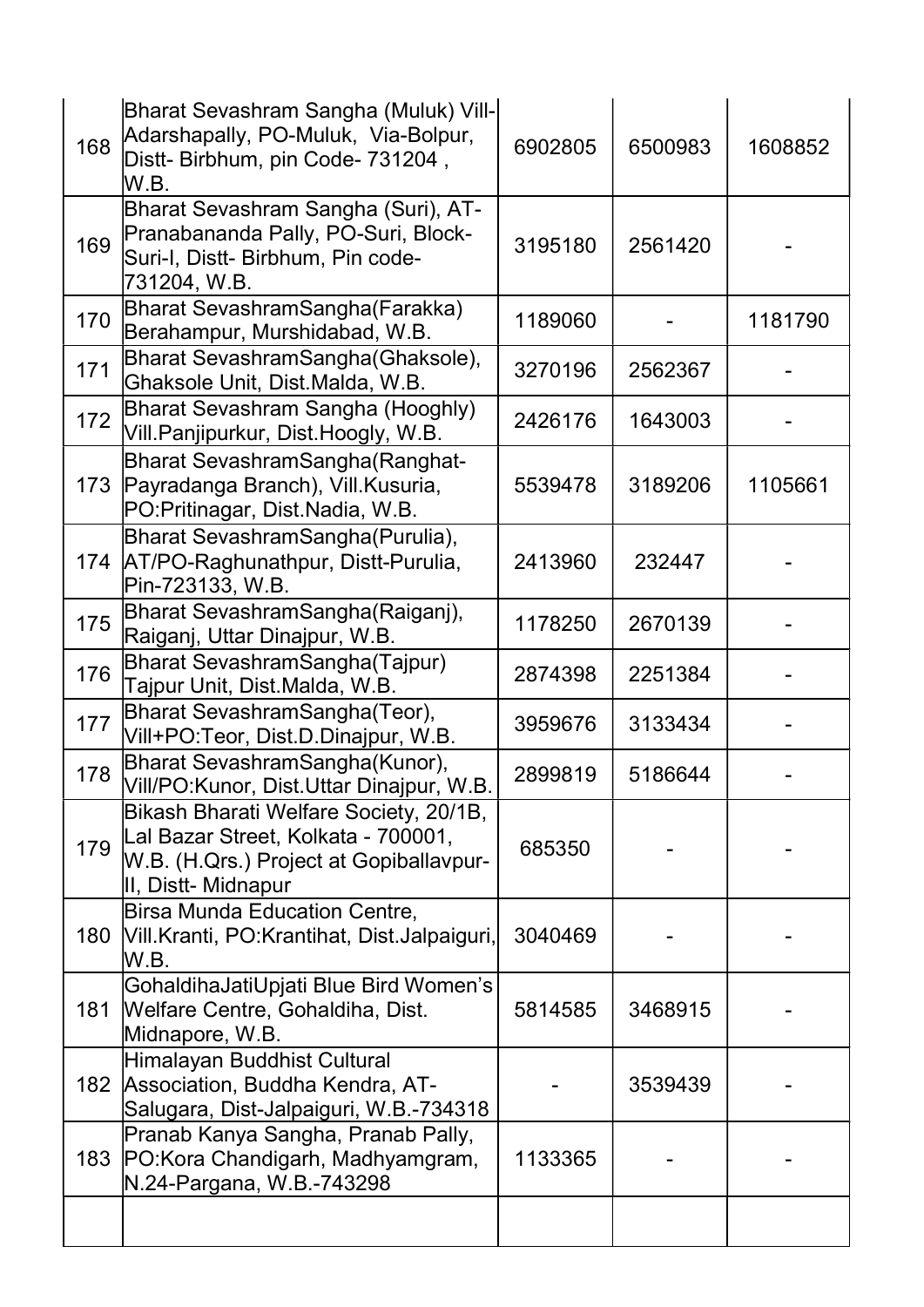|     | 184 R.K. Mission Boys Home, AT/PO-<br>Rahara, Distt-North-24-                                  | 2782373 | 2191376 | 701156 |
|-----|------------------------------------------------------------------------------------------------|---------|---------|--------|
|     | Paraganas, Kolkata-700118, W.B.                                                                |         |         |        |
| 185 | Nimbark Math Seva Samiti Trust,<br>Baikunthapur, Daspur, West Bengal                           | 1088250 | 188850  | 629500 |
|     | Midnapur West Sister Nivedita Welfare<br>186 Society, Beuncha, salboni, WEST<br><b>IBENGAL</b> | 1297050 | 840831  |        |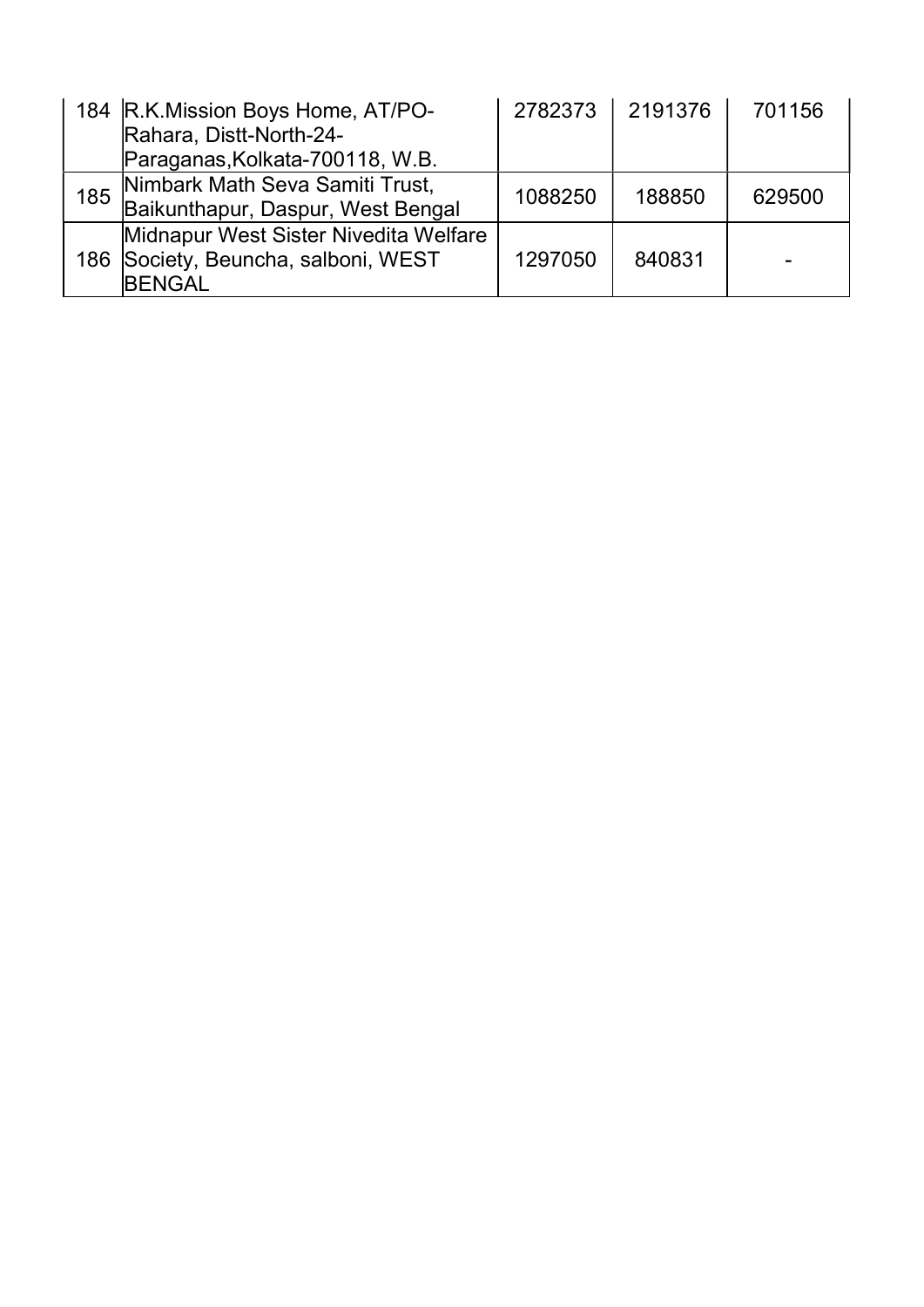Annexure- III

Statement referred to in reply to part (b) & (c) of the Rajya Sabha Unstarred Question No. 1248 for 11.02.2021 by DR. FAUZIA KHAN regarding "FUNDS ALLOCATED TO NGOs FOR TRIBAL WELFARE"

STATE-WISE LIST OF ORGANISATIONS FUNDED DURING 2018-19 TO 2020- 21(as on 31.12.2020) UNDER THE SCHEME OF 'STRENGTHENING EDUCATION AMONG SCHEDULED TRIBE GIRLS IN LOW LITERACY DISTRICTS'

(Amount in Rs)

| lS.No.         | Name of the NGOs/Vos with<br><b>Addresses</b>                                                                                                           | 2018-19 | 2019-20  | 2020-21 (as<br>on<br>31.12.2020) |
|----------------|---------------------------------------------------------------------------------------------------------------------------------------------------------|---------|----------|----------------------------------|
|                | <b>CHHATTISGARH</b>                                                                                                                                     |         |          |                                  |
| $\mathbf 1$    | Vivekanand Institute of Social Health<br>and Welfare Service, Ma Sarada<br>Vidyamandir ORCHHA, Narainpur,<br>Dist.Baster, Chhattisgarh (VISHWAS)        | 6448929 | 8090715  |                                  |
| <b>GUJARAT</b> |                                                                                                                                                         |         |          |                                  |
| $\overline{2}$ | Lok Niketan, At/PO - Ratanpur, Taluk<br>- Palanpur, Distt. – Banaskantha, Pin -<br>385 001, Gujarat                                                     | 4757611 | 2847573  |                                  |
| 3              | Shree Sarvodaya Ashram Trust, At/Po-<br>Sanali, Ta-Danta, Dist.-Banaskantha,<br>Gujarat                                                                 | 4563651 |          |                                  |
|                | <b>JHARKHAND</b>                                                                                                                                        |         |          |                                  |
| $\overline{4}$ | BharatiyaAdimjatiSevak Sangha,<br>Thakkar BapaSamarakSadan, New<br>Delhi (H.Qrs.) Project at Lumbai                                                     | 3613140 | 3135406  |                                  |
|                | <b>MADHYA PRADESH</b>                                                                                                                                   |         |          |                                  |
| 5              | Adarsh Lok Kalyan Sanstha, J.R.Birla<br>Road, Near Gyan<br>MandhiHr.Sec.School, Satna, M.P.(2-<br><b>Educational Complexes)</b>                         | 9145744 | 10895324 |                                  |
| 6              | AmayGraminUtthan Samiti, 86,<br>Chandra Shekhar Azad Marg,<br>Ranapur, Pin-457993, Block-Ranapur,<br>Distt.-Jhabua, Madhya Pradesh<br>(Hostel Projects) | 2181536 | 2040127  | 1256289                          |
| $\overline{7}$ | Bandhewal Shiksha Samiti, Distt<br>Harda, 92, Purana Nariyal Khera,<br>Bhopal, 462038, Bhopal, M.P.                                                     | 3297776 | 44246    |                                  |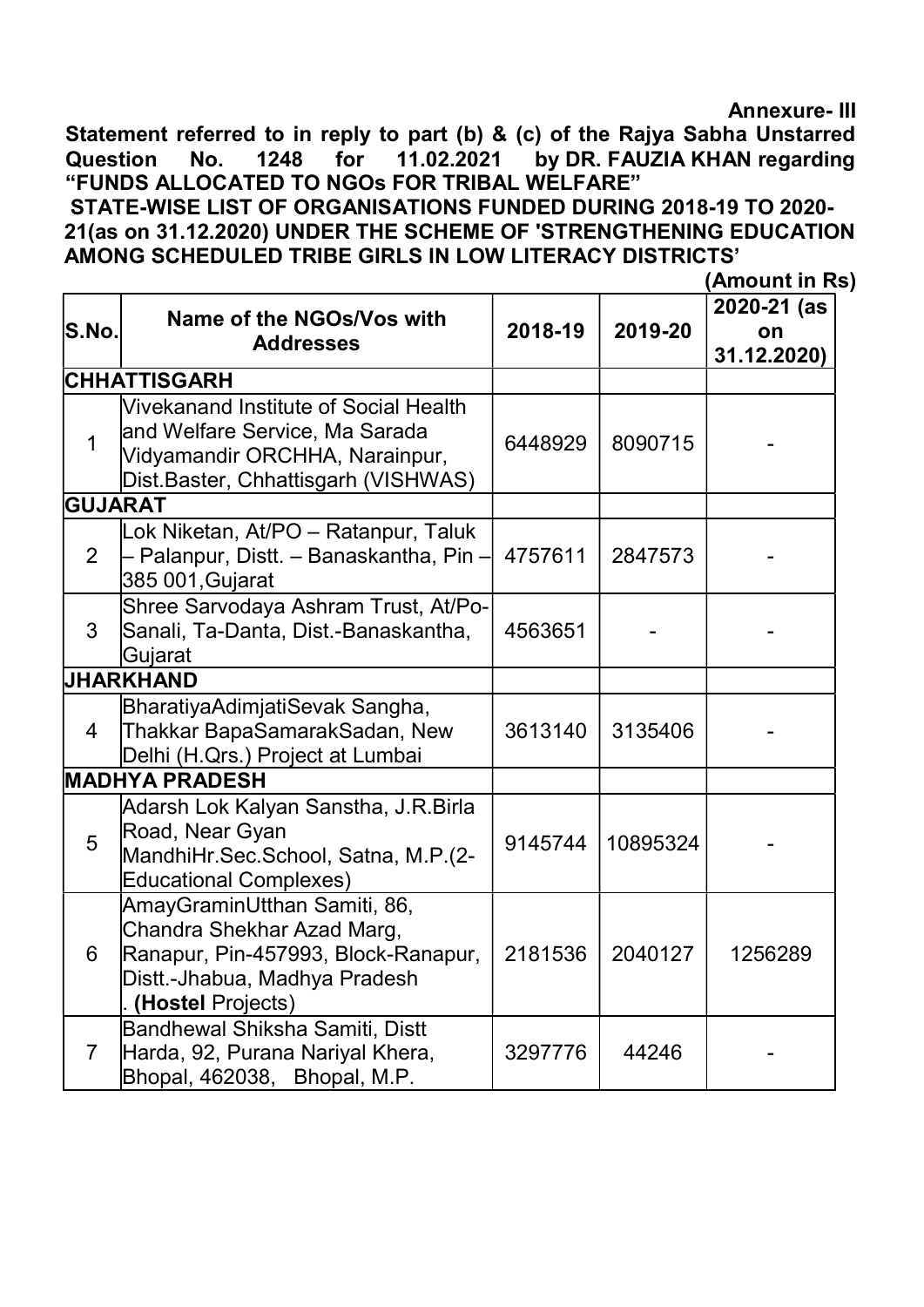| 8                | Keshav GramotthanShikshan Samiti,<br>Vill.-Tikriya, Distt.-Dindori, M.P. (2<br><b>Educational Complexes)</b>                                          | 6285250  | 8412805 |         |
|------------------|-------------------------------------------------------------------------------------------------------------------------------------------------------|----------|---------|---------|
| 9                | M.P.AnusuchitJatiJanjatiPichdaVarg<br>Kalyan Samiti, 166-E, Muninagar,<br>Ujjain, M.P.                                                                | 3657555  | 866963  |         |
| 10 <sup>1</sup>  | Pushpa Convent Education Society,<br>AT-Patel Nagar, Block-Goradongri,<br>Distt-Betul, Pin-462010 Pushpa Nagar,<br>Bhopal, M.P.                       | 4949794  |         |         |
| 11               | Pandey Shiksha Samiti, Village<br>Bamraha, Satha, M.P.                                                                                                | 2689995  | 781870  | 376295  |
| 12 <sup>12</sup> | Pandey Shiksha Samiti, Village<br>Bamraha, Satha, M.P. (New EC)                                                                                       | 3226400  |         |         |
| 13               | Rajendra Ashram Trust, At/PO-<br>Kathiwada, Distt.-Jhabua, M.P.                                                                                       | 5079558  | 4041634 | 1712718 |
| 14               | Savya Sanchi Centre for Urban & Rural<br>Development, AT-Amar Nikunj, Arjun<br>Nagar, Sidhi, District-Sidhi, Pin -<br>486661, M.P.                    | 14295980 | 3080326 |         |
| 15 <sub>1</sub>  | Sri Ramakrishna Vivekananda<br> Sevashram, Mai Ki Bagia, Amarkantak, <br>District Anupur PIN 484886, Madhya<br><b>Pradesh</b>                         | 2492619  | 2752682 |         |
| 16               | Madhya Pradesh Adivasi Sevak<br>Sangh, Distt-Shahdol, Madhya<br>Pradesh                                                                               | 6199440  | 6032586 |         |
|                  | <b>MAHARASHTRA</b>                                                                                                                                    |          |         |         |
| 17               | ChandraiMahila Mandal, Pimpalner,<br>Tal-Sakri, Distt-Dhule, Maharashtra<br>(Hostel Project at Vill-Pankheda, Tal-<br>Sakri, Distt-Dhule, Maharashtra | 3304300  | 3299460 |         |
| 18               | Shri Swayam SevaBhaviSanstha,<br>Ganeshpur Tal Sakri, Pin-424310,Distt.<br>Dhule, Maharshtra(Hostel Project)                                          | 2523770  |         |         |
| 19               | <b>Shree Ganesh Foundation, District-</b><br>Dhule, Maharashtra                                                                                       | 6030205  | 8932936 | 3469299 |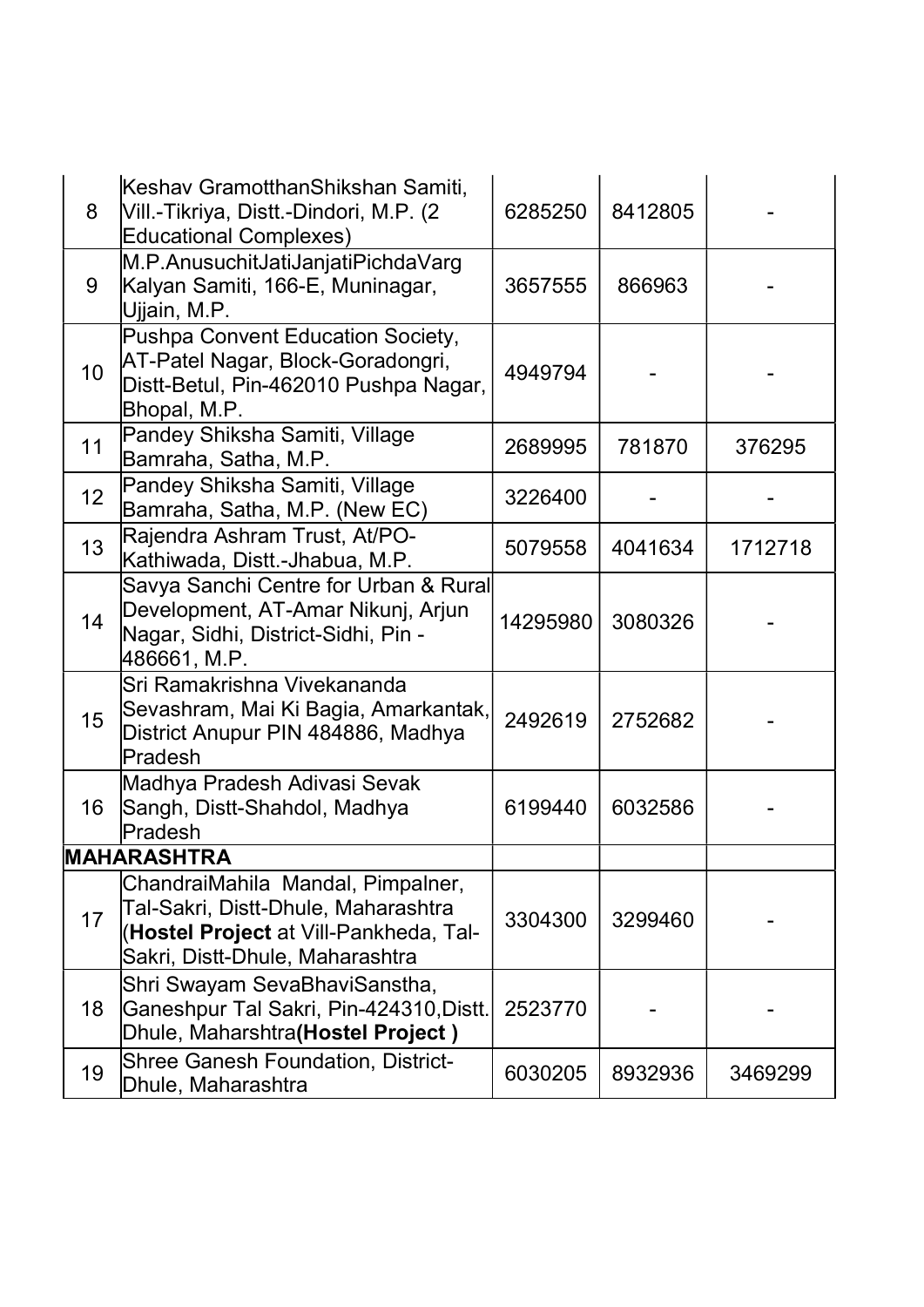| 20            | NavnirmanShikshanSantha,<br>Bebratanda, Tah. Deglur, Distt-Naded,<br>Maharashtra (Hostel Project at Vill.<br>Mendki, Block Mahur, Distt. Naded) | 4192500  | 656970   |         |
|---------------|-------------------------------------------------------------------------------------------------------------------------------------------------|----------|----------|---------|
| 21            | Sandhi Niketan ShikshanSanstha,<br>Wadgaon, Dist.Nanded, M.S.                                                                                   | 9409620  | 7709283  |         |
| <b>ODISHA</b> |                                                                                                                                                 |          |          |         |
| 22            | Arun Institute of Rural Affairs, At:<br>Aswakhola, PO:Karamul,<br>Dist.Dhenkanal, Orissa                                                        | 7217030  | 6430816  | 1607360 |
| 23            | Bright Career Academy, At-<br>Dolomandap, Chandanbad Area, PO-<br>Jeypore, Distt.-Koraput, Pin - 764001,<br>Orissa                              | 8860520  | 4899368  |         |
| 24            | Kasturba Gandhi National Memorial<br>Trust, At-Utkal Branch, PO-<br>Satyabhamapur, Dist.Cuttack, Pin-<br>754200, Orissa                         | 4798498  | 974102   | 2202200 |
| 25            | Koraput Development Foundation, AT-<br>Lingraj Nagar, PO-Jeypore,<br>Dist.Koraput, Orissa                                                       | 3711741  |          | 3589768 |
| 26            | Marr-Munning Ashram, Aurobindo<br>Nagar, PO-Jeypore, Distt.-Koraput,<br>Orissa                                                                  | 5820284  | 4416151  |         |
| 27            | PRAKALPA, At/PO-Jyotipur, Distt.-<br>Keonjhar, Orissa                                                                                           | 14333280 | 10216905 |         |
| 28            | SevaSamaj, AT/PO-Gunupur, Distt-<br>Rayagad, Pin762022, Orissa                                                                                  | 3527602  |          | 1662614 |
| 29            | Social Education for Environment and<br>Development (SEED), N-2/152, IRC<br>Village, Nayapalli, Bhubaneswar,<br>Orissa                          | 2885020  | 868480   | 3669180 |